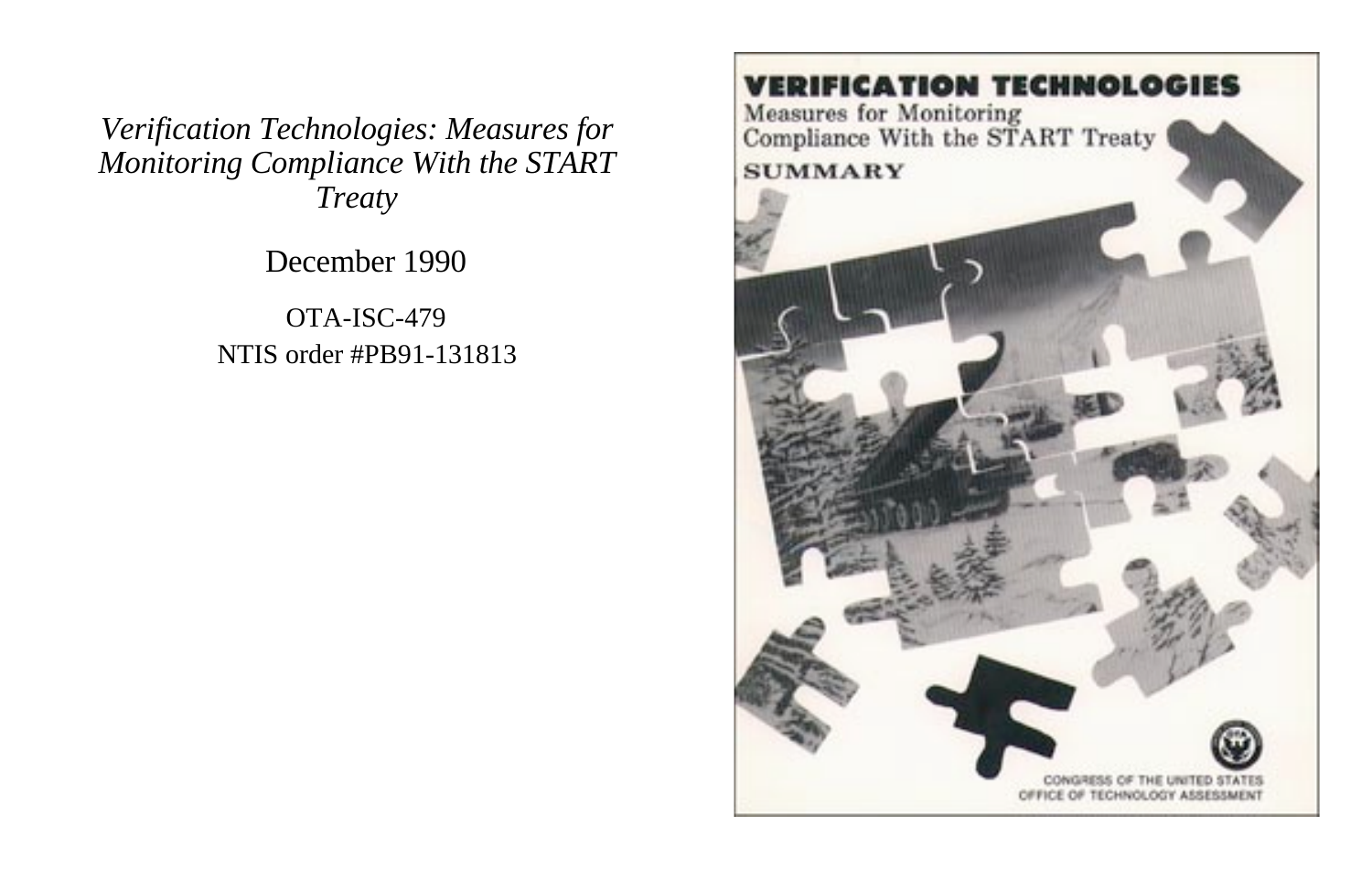# **Contents**

| Page                                                    |  |
|---------------------------------------------------------|--|
|                                                         |  |
|                                                         |  |
|                                                         |  |
|                                                         |  |
|                                                         |  |
|                                                         |  |
|                                                         |  |
|                                                         |  |
|                                                         |  |
| Monitoring Inter-Continental Ballistic Missiles (ICBMs) |  |
|                                                         |  |
|                                                         |  |

# Boxes

| <b>Box</b>                                           | Page |  |
|------------------------------------------------------|------|--|
|                                                      |      |  |
| <b>B. National Technical Means of Verification</b> 8 |      |  |

# Figures

| <b>Figure</b>                             | Page |
|-------------------------------------------|------|
|                                           |      |
| 2. Ohio-Class Strategic Missile Submarine | -13  |
|                                           |      |

# Tables

| <b>Table</b> | Page |
|--------------|------|
|              |      |
|              |      |
|              |      |
|              |      |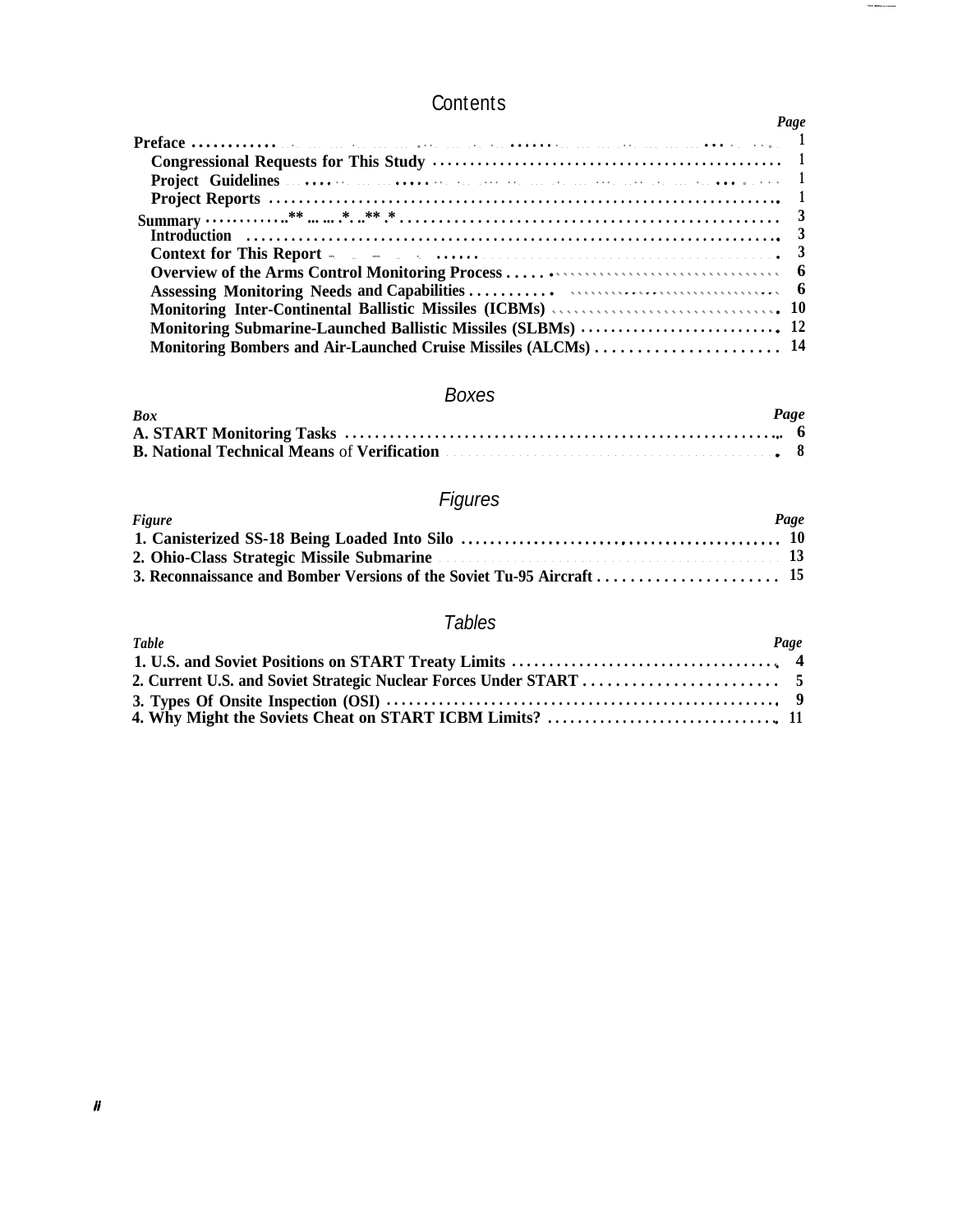# Foreword

If negotiations continue on track, a Treaty between the United States and the Soviet Union on Strategic Arms Reductions may come before the Senate early in **1991 for its advice and consent. In the coming months and years,** Congress will be faced with various issues related to arms control in areas such as chemical weapons, conventional forces, and perhaps START II. In particular, arms control verification will be an issue of growing importance. Congress will need to reach conclusions about the verifiability of agreements, about the benefits and risks to the United States of increasingly comprehensive verification regimes, about what level of national resources should be devoted to verification activities, and about what directions the development of U.S. and international verification capabilities should take.

The Senate Foreign Relations and House Foreign **Affairs Committees** asked OTA to undertake a study centering on the technologies and techniques of monitoring the Strategic Arms Reduction Treaty, still under negotiation. This is the summary of the first of the reports to be produced by that study. The report describes the role of monitoring in the arms control verification process. It surveys the types of on-site inspection and their costs, risks, and benefits. It also examines the INF Treaty experience for lessons relevant to START. Our general discussions of the monitoring process and on-site inspections are relevant to other types of arms control as well as to START. The report outlines the monitoring tasks specific to START and suggests the cooperative and unilateral measures available for a START monitoring regime. It does not attempt to predict which of the possible cooperative measures will finally be negotiated in the START Treaty. The full, classified report is available to those with appropriate security clearance and "need to know."

In preparing the reports summarized here, OTA sought the assistance of many individuals and organizations (see Acknowledgments). We gratefully acknowledge their contributions. As with all OTA reports, the content remains the sole responsibility of OTA and does not necessarily represent the views of our advisors or reviewers.

**JOHN H. GIBBONS** *- Directo r*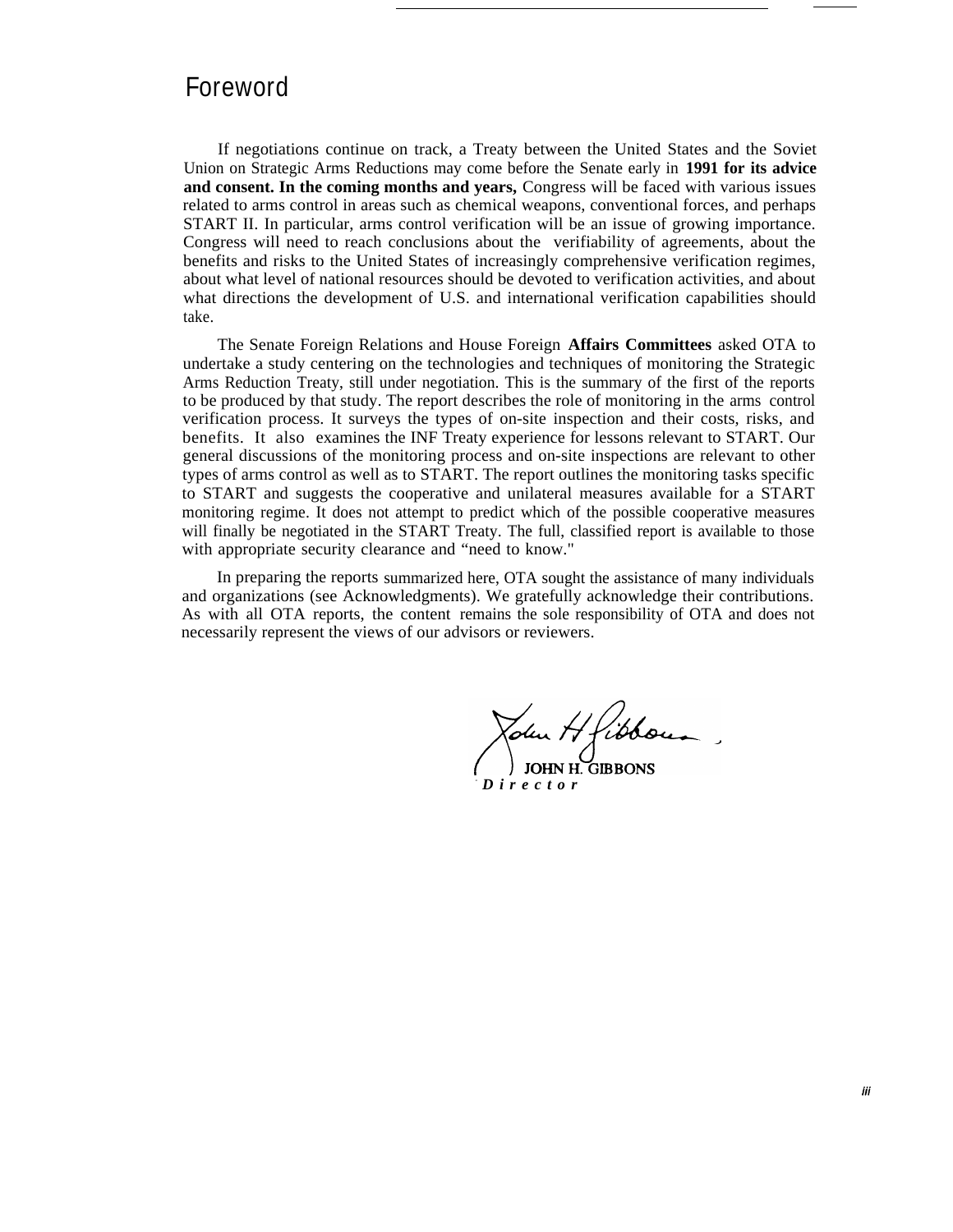### START Verification Advisory Panel

Rodney Nichols, Chairman *ChairmanChairmun* Scholar-in-Residence The Carnegie Corporation of New York

James R. Blackwell Director, International Security Meridian Corp.

Ashton Carter **Director** Center for Science and International Affairs Harvard University

Sidney Drell Professor and Deputy Director Stanford Linear Accelerator Center

Richard Garwin IBM Fellow Thomas J. Watson Research Center

James Goodby Distinguished Service Professor Carnegie-Mellon University

Lt. Gen. Andrew Goodpaster, USA (retired) Chairman, The Atlantic Council

Sidney Graybeal Chief Scientist SAIC

Roger Hagengruber Vice President for Exploratory Systems Sandia National Laboratories

William R. Harris The Rand Corp.

Adm. Bobby Inman, USA (retired) SAIC

Michael Krepon President Henry L. Stimson Center

Stephen Lukasik Vice President and Chief Scientist TRW Space and Defense Sector

Raymond McCrory former Chief, Arms Control Intelligence Staff Consultant

Ernest Mettenet former CEO, Hercules Aerospace Consultant

Stephen Meyer Professor of Political Science MIT

Lt. Gen. William E. Odom, USA (retired) Director of National Security Studies Hudson Institute

George Rueckert Senior Analyst Meridian Corp.

Albert D. Wheelon former Chairman and CEO, Hughes Aircraft Co. Consultant

Charles Zraket Trustee The MITRE Corp.

NOTE: OTA appreciates and is grateful for the valuable assistance and thoughtful critiques provided by the advisory panel members.<br>The panel does not, however, necessarily approve, disapprove, or **endorse** this report. OTA report and the accuracy of its contents.

i v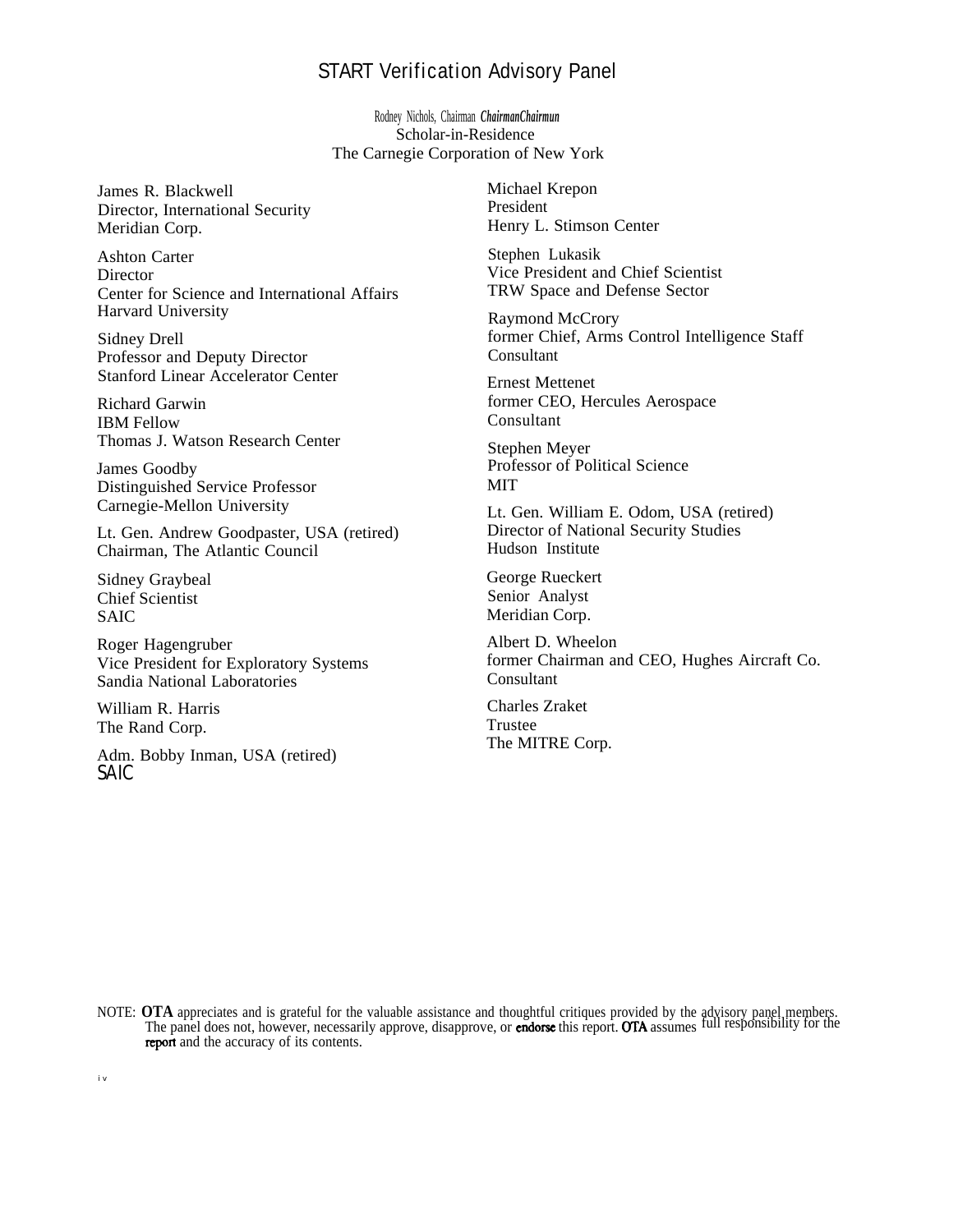# OTA Project Staff—START Verification

Lionel S. Johns, *Assistant Director, OTA Energy, Materials, and International Security Division*

Alan Shaw, *International Security and Commerce Program Manager*

**Thomas Karas,** *Project Director*

Arthur Charo

Brian McCue

Christopher Waychoff

#### Administrative Staff

Donna Reynolds Jacqueline Robinson-Boykin Louise Staley

## **Contractor**

Seymour Weiss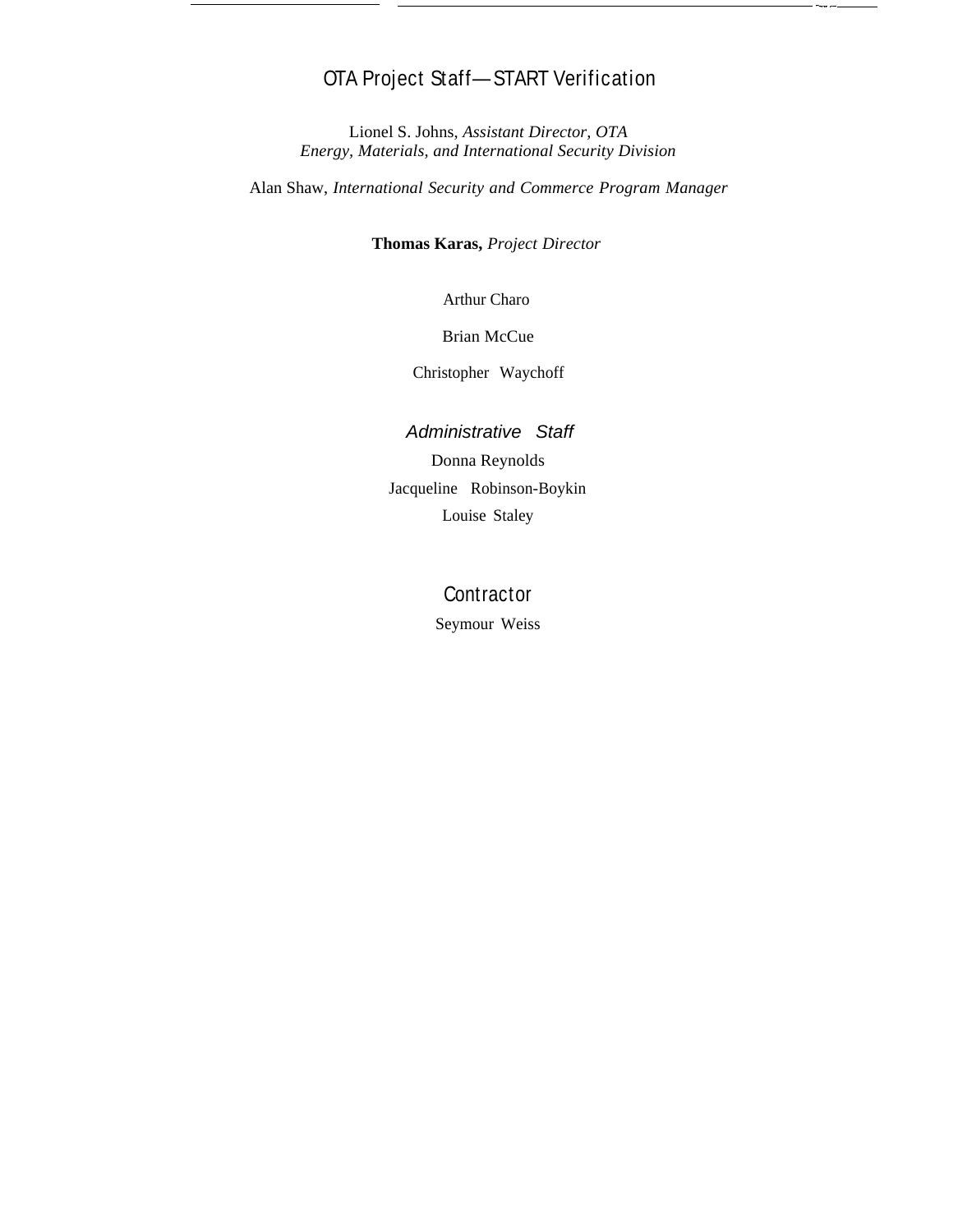## Acknowledgments

OTA gratefully acknowledges the assistance of individuals in the following organizations for their help in supplying information or in reviewing drafts of this report (the contents of the report, of course, remains the responsibility of OTA):

Brookhaven National Laboratory Defense Nuclear Agency Hercules Aerospace Lawrence Livermore National Laboratory Los Alamos National Laboratory M.I.T. Lincoln Laboratories Martin Marietta The MITRE Corp.

Office of the Secretary of Defense On-Site Inspection Agency Pacific Sierra Research Corp. Sandia National Laboratories System Planning Corp. U.S. Arms Control and Disarmament Agency U.S. Department of Energy, Office of Arms Control U.S. Intelligence Community Staff and Agencies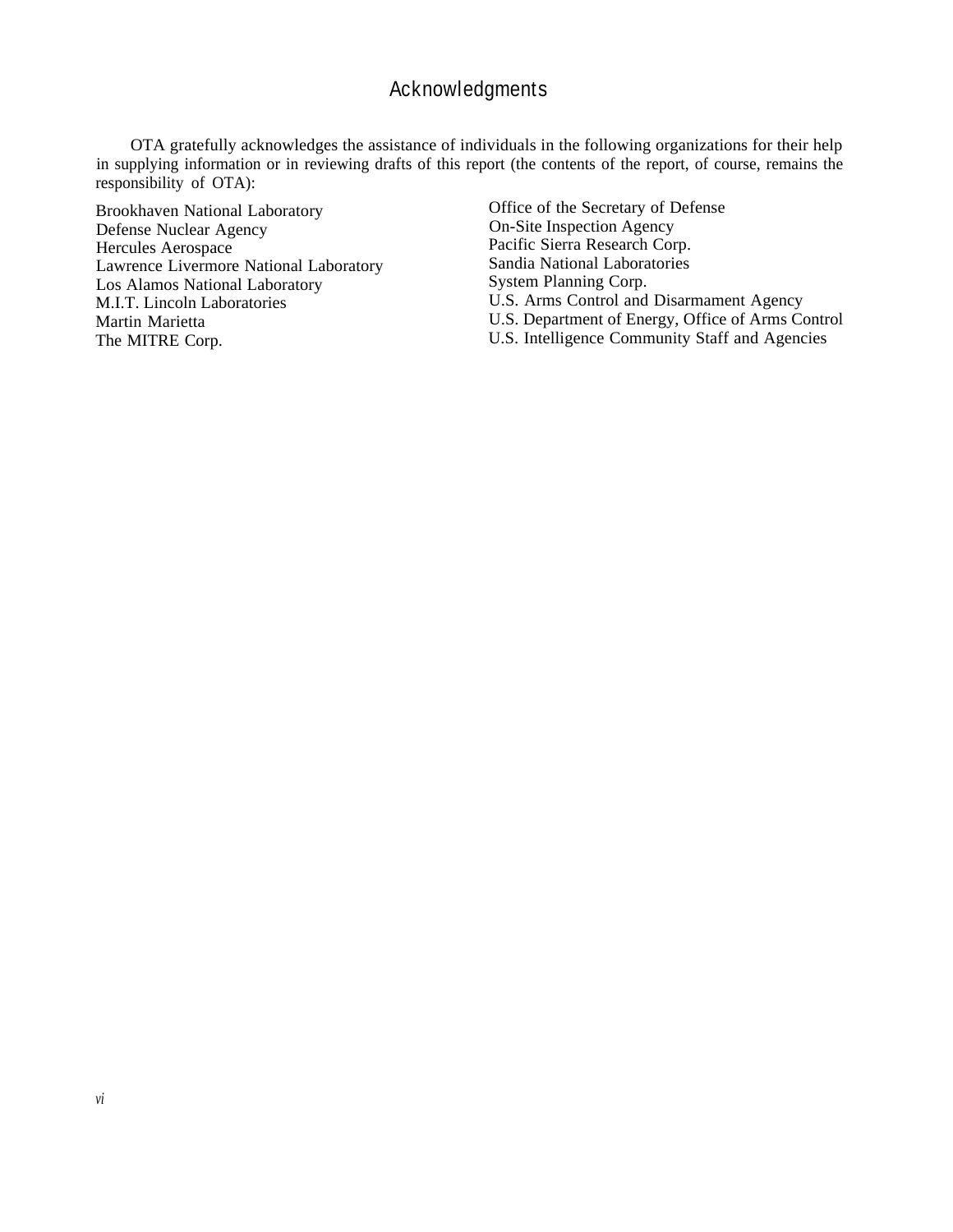#### Congressional Requests for This Study

Early in 1989 the Senate Foreign Relations Committee requested the Office of Technology Assessment to:

. . . identify and analyze the monitoring and verification issues raised by the prospective regimes currently under negotiation respecting a START Treaty, including what kind and number of 'anytime, anywhere' inspections might be needed, if any, to resolve concerns about covert inventories or production facilities.

The Committee asked for a classified report, which they received in July 1990. The unclassified summary of that report is published here.

In April 1989, The House Committee on Foreign Affairs added its own request for OTA". . . to assist Congress in understanding the technical issues connected with monitoring compliance with the prospective START Treaty." The request letter outlined the kinds of issues it thought an OTA study might usefully address:

- What kinds of monitoring tasks will be involved in verifying START compliance?
- What kinds of monitoring measures might be included in a START verification regime?
- How would various monitoring measures complement or substitute for one another?
- What would be the relative contributions of various kinds of monitoring measures to the overall verification process?
- What can be learned from the INF Treaty verification experience that might be relevant for START?

In addition, the House Committee letter expressed particular interest in the ". . . newer technologies that can be brought to bear on such cooperative verification measures such as manned on-site inspections, manned perimeter and portal monitoring, and unmanned on-site monitoring, ' saying that "it would be useful to place these technologies in the broader context of verification technologies and methods.

In May 1989, OTA put before the Technology Assessment Board (TAB), and the Board approved, a proposal for a project which would attempt to address the concerns of both the Senate and House

request letters. The report summarized here and the projected final report are to be the products of that project.

### Project Guidelines

In consultation with the Committees and TAB, OTA determined that it could best serve their wishes by observing the following guidelines:

- the implications for U.S. national interests of on-site inspections of U.S. facilities should also be considered (a point that emerged from consultations with TAB members);
- the report would analyze possibilities for cheating on agreements (a point emphasized strongly during TAB deliberation on the project proposal);
- $\bullet$  the report would not offer a detailed critique of the START Treaty, which in any case was likely to remain under negotiation while OTA pursued its research (to provide background for Senate deliberations on START, ideally the interim report would precede by some months the submission of a signed treaty to Senate for ratification);
- the report would not offer a judgment on the verifiability or non-verifiability of the Treaty; instead, it would attempt to provide Congress with background about the monitoring process that would help with that broader judgment; and
- an overall assessment of the strategic implications of the prospective START agreement for U.S. national security would be outside the scope of the OTA study.

### Project Reports

The project proposal for this study conceived of an interim and a final report. As external events and the project itself developed, the OTA project staff decided to divide its tasks into two major sets that would address the somewhat differing concerns of the two requesting Committees. This seemed a more productive course than making an interim report that would be merely a preliminary version of the final report.

The initial report focuses on the needs of the Senate Foreign Relations Committee in preparing to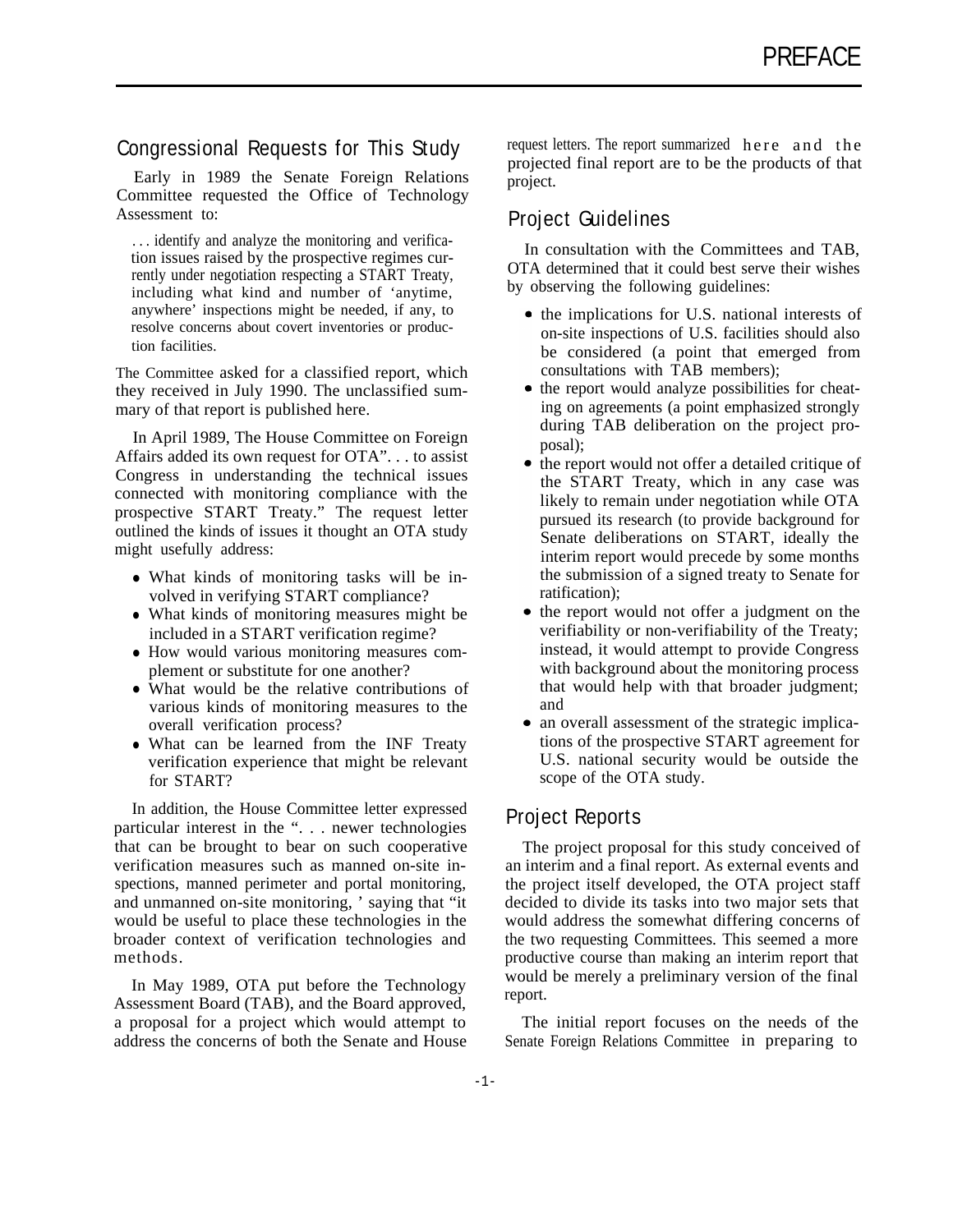deliberate on ratification of the prospective START Treaty. It describes the role of monitoring in the arms control verification process. It surveys the types of on-site inspection and their costs, risks, and benefits. It also examines the INF Treaty experience for lessons relevant to START. The general discussions of the monitoring process and on-site inspections are relevant to other types of arms control as well as to START.

The report outlines the monitoring tasks specific to START and suggests the cooperative and unilateral measures available for a START monitoring regime. Note that not all of the cooperative measures available will necessarily be negotiated into the Treaty. *The Joint Draft Treaty was not directly available to OTA or to the requesting Committees, though information about its contents was. In the* discussion of specific monitoring technologies, the report limits itself to those which may be available (though not necessarily applied) at about the time a START Treaty is ready to be signed and ratified.

The final report of the project is due early in 1991. The bulk of the final report will not focus on the START Treaty as such, although it may contain a section updating the Special Report for the Senate Foreign Relations Committee to use in its START

ratification deliberations. Instead, the final report will look beyond the early implementation of a START Treaty to the longer term. It will explore technologies that may not be initially applied in START, but that might later supplement the START verification regime or be applied to other arms control arrangements. It may also review lines of further research on verification technologies that Congress might wish to support.

As the initial report most directly addresses questions posed by the **Senate Foreign Relations Committee, the final report will concentrate on the issues raised in the House Foreign Affairs Committee request letter. Topics for examination in the final report (which may be issued as a series of shorter reports) include:**

- the utility of an Open Skies agreement or other aerial surveillance arrangements for arms control monitoring;
- options for monitoring limits on sea-launched cruise missiles, should such an agreement be considered;
- program options for arms control monitoring technology research; and
- (tentatively) update of initial report in light of further information on Treaty contents.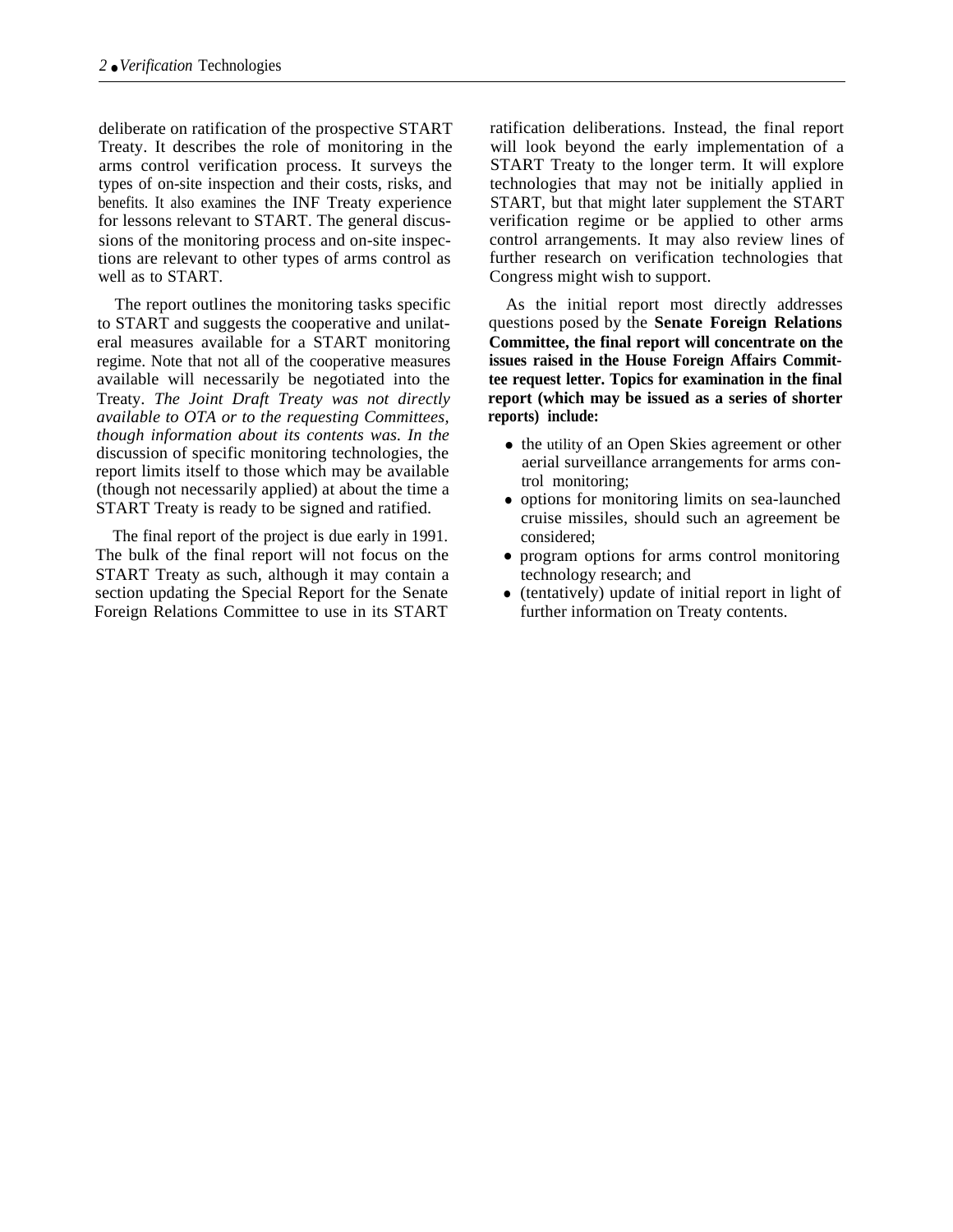### Introduction

If a Strategic Arms Reduction Talks (START) Treaty is submitted to the U.S. Senate for advice and consent, the question of verification will be a major topic of debate. The report summarized here illuminates the issues, but does not resolve the debate. The preface describes the terms of reference guiding the project of which the full report is a product. Here is a summary of what the report does and does not do:

- . the full report *does*
	- --describe the currently available techniques by which Soviet compliance with a START agreement could be monitored by the United States;
	- —treat the technology of arms control verification as the application of a set of techniques, not just as the devices which those techniques might employ;
	- —indicate, for the most part qualitatively, the potential utility, limits, costs, and risks of those techniques;
- . the full report *does not*
	- *—assess* whether the prospective START agreement would be in the U.S. national interest;
	- —analyze the details of the draft START Treaty under negotiation as the report is being prepared;
	- —predict which of the verification provisions discussed in the report will actually be included in the treaty;
	- -describe in detail the characteristics of the devices employed in National Technical Means of verification (NTM);

-discuss all *types* of NTM.

Because of security classification, only the summary of this report will be published. The full report will remain secret but will be available to Congress.

**The desirability of a START agreement will depend on whether it offers a net gain in national** security **—a judgment that will rest on several factors taken together. Those** factors include the value of mutually reducing or limiting forces, the benefits and costs of the verification regime, the incentives and disincentives for the other party to cheat, the overall efficacy of intelligence about Soviet strategic forces, and the resiliency of the United States' own forces. This report directly

addresses only one of those factors, the implications of possible verification measures.

### Context for This Report

A START Treaty will be aimed at setting and maintaining mutually agreed ceilings on weapons of certain types. The stated purposes of setting these ceilings include stabilizing the strategic balance and reducing first-strike incentives. Table 1 summarizes the published points of U.S.-Soviet agreement and disagreement on START limits as of July 1990.

To assess verification needs for a START Treaty, it is as important to bear in mind what the agreement probably will *not* limit as well as what it will limit:

- Although the nominal deployed strategic nuclear warhead limit under START will be 6,000, in fact the proposed counting rules will allow the two parties to deploy legally several thousand more warheads in bombs, short-range attack missiles, and air-launched cruise missiles on bombers (although, in practice, they may not choose to do so).
- The production and storage (as opposed to deployment) of the types of Inter-Continental Ballistic Missiles (ICBMs) deployed in fixed, land-based launchers probably will not be limited: these legally produced missiles could conceivably form the basis for a later, overt breakout from treaty constraints.
- Certain types of ballistic missiles probably will be legally deployed with fewer than the actual number of reentry vehicles (RVs) with which they have been tested; in a later, overt treaty breakout, these missiles might be quickly converted to carry more RVs.
- The treaty probably will not limit production and storage of nondeployed Submarine-Launched Ballistic Missiles (SLBMs); conceivably, with the establishment of a clandestine deployment infrastructure, extra SLBMs could be based on land to augment existing ICBM forces.
- Production of submarine-launched cruise missiles probably will not be limited, and they could be used in strategic nuclear roles.

These legal paths to circumvention or preparation for breakout, available to both the Soviets and the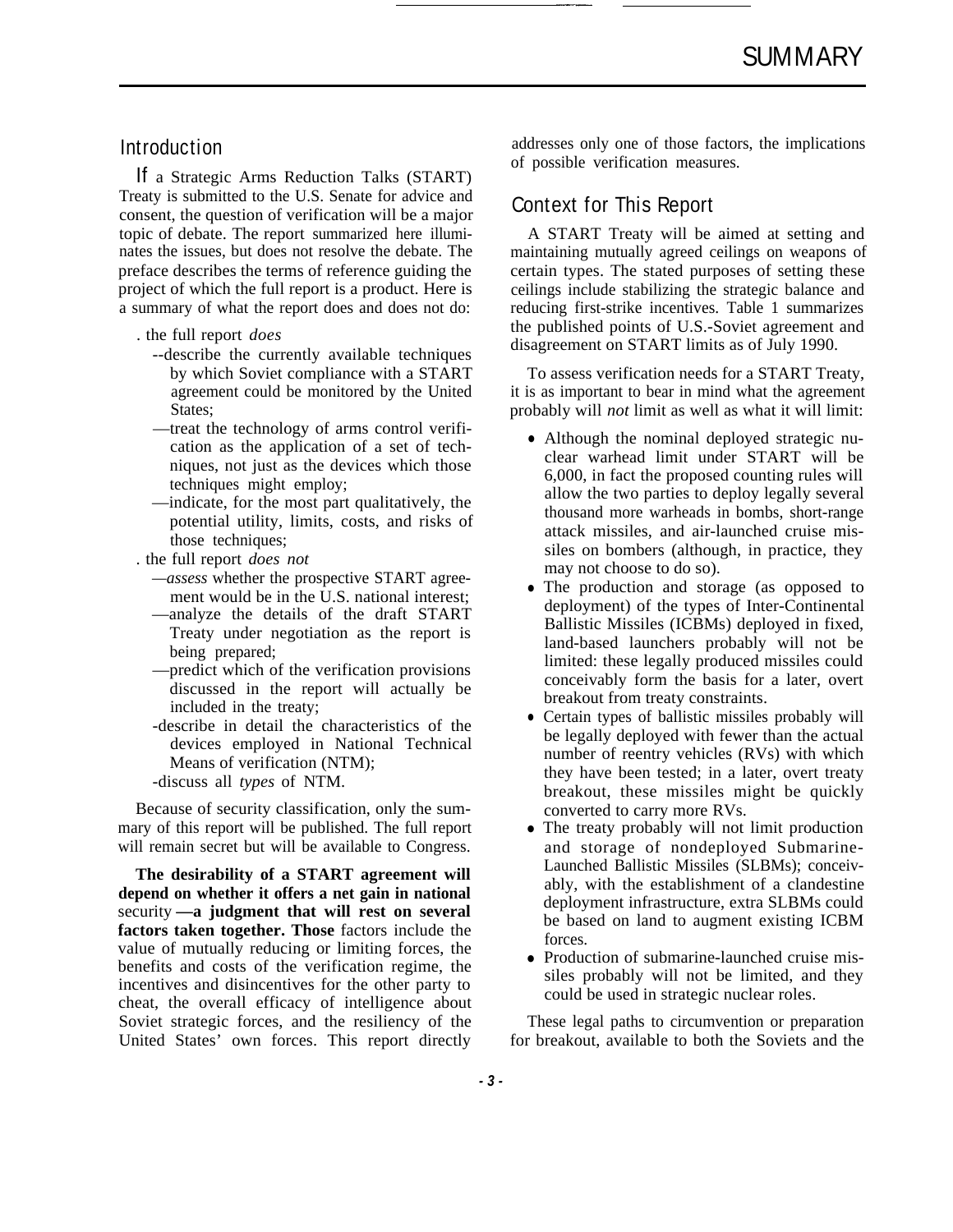|                                                            | U.S. position                                                                                                                                                                                                                                                                                                                                                                          | Soviet position                                                                                                                                              |
|------------------------------------------------------------|----------------------------------------------------------------------------------------------------------------------------------------------------------------------------------------------------------------------------------------------------------------------------------------------------------------------------------------------------------------------------------------|--------------------------------------------------------------------------------------------------------------------------------------------------------------|
| <b>Strategic Nuclear Delivery Vehicles</b>                 |                                                                                                                                                                                                                                                                                                                                                                                        | same                                                                                                                                                         |
| Heavy ICBMs (Inter-continental                             | deployment of new types of heavy ICBMs; limits<br>on flight-testing or modernization of existing<br>types                                                                                                                                                                                                                                                                              | Same limit; ban on development, test-<br>ing, and deployment of new types;<br>production, flight-testing, or moderni-<br>zation of existing types permitted. |
| Other ICBMs, SLBMs<br>(Submarine-Launched Ballistic        | ers may be removed from 1,600 SNDV limit by<br>conversion to conventional-only capability                                                                                                                                                                                                                                                                                              | Same                                                                                                                                                         |
| Non-deployed SNDVs                                         | Numerical limits to be determined only on non-<br>deployed ICBM types that have been flight-<br>tested from a mobile launcher; restrictions on<br>location and movement of other nondeployed<br>ICBMs; ban on rapid reload of ICBM launchers                                                                                                                                           | Same                                                                                                                                                         |
| Long-range nuclear SLCMs<br>(Sea-Launched Cruise Missiles) | Not limited, but (for 5 years) politically binding<br>annual declarations of total numbers deployed,<br>not to exceed 880                                                                                                                                                                                                                                                              | same                                                                                                                                                         |
|                                                            | Ballistic Missile Throw weight:  Aggregate throw weight of Soviet ICBMs and<br>SLBMs reduced to 50% below level existing at a<br>date to be negotiated; neither side to exceed this level                                                                                                                                                                                              | same                                                                                                                                                         |
|                                                            |                                                                                                                                                                                                                                                                                                                                                                                        | same                                                                                                                                                         |
| <b>Ballistic Missile RVs</b>                               | inspections to verify that deployed missiles<br>contain no more than the number agreed for<br>each type at the 1987 Washington Summit                                                                                                                                                                                                                                                  | Same, but sides not agreed on proce-<br>dures for future types                                                                                               |
|                                                            |                                                                                                                                                                                                                                                                                                                                                                                        | If 3,300 sublimit on ICBMs, then must<br>also be 3,300 sublimit on SLBMs                                                                                     |
|                                                            |                                                                                                                                                                                                                                                                                                                                                                                        | same                                                                                                                                                         |
| <b>Heavy ICBM warheads (Soviet</b>                         |                                                                                                                                                                                                                                                                                                                                                                                        | same                                                                                                                                                         |
|                                                            |                                                                                                                                                                                                                                                                                                                                                                                        | 3,300, if similar limit on ICBMs                                                                                                                             |
| Air-launched weapons: No direct sublimits <sup>®</sup>     |                                                                                                                                                                                                                                                                                                                                                                                        | same                                                                                                                                                         |
| <b>ALCMs</b><br>(Long-range nuclear cruise<br>$missiles)$  | ALCMs with range over 600 km; attribute $10$ same<br>each to the first 150 U.S. heavy bombers and<br>8 each to the first 210 Soviet heavy bombers;<br>limit actual numbers equipped-for to 20 per<br>U.S. bomber, 12 per Soviet bomber; above<br>the 150- and 210-thresholds, attribute num-<br>bers as equipped; no limit on non-nuclear<br>ALCMs deployed on aircraft outside treaty |                                                                                                                                                              |
| <b>Gravity Bombs and SRAMs (Short-</b>                     | Range Attack Missiles) Each bomber not equipped for ALCMs counted<br>as having one warhead<br>Makila Jamahang fan haam 10011.                                                                                                                                                                                                                                                          | same                                                                                                                                                         |

| Table 1-U.S. and Soviet Positions on START Treaty Limits (as of July 1990) |  |  |
|----------------------------------------------------------------------------|--|--|
|----------------------------------------------------------------------------|--|--|

<sup>a</sup>Restrictions also apply to ICBM and SLBM launchers. Mobile launchers for heavy ICBMs are banned.<br><sup>b</sup>However,the number of bombers is limited by the ceilingon strategic nuclear delivery vehicles. In addition, "counting **ALCMS each bomber is considered to carry-which might be lees than the actual number the bomber cardes.**

SOURCE: Adapted from U.S. Arms Control and Disarmament Agency, *Issues Brief-Nuclear and Space Talks: U.S. and soviet Proposals, July 3, 1990.*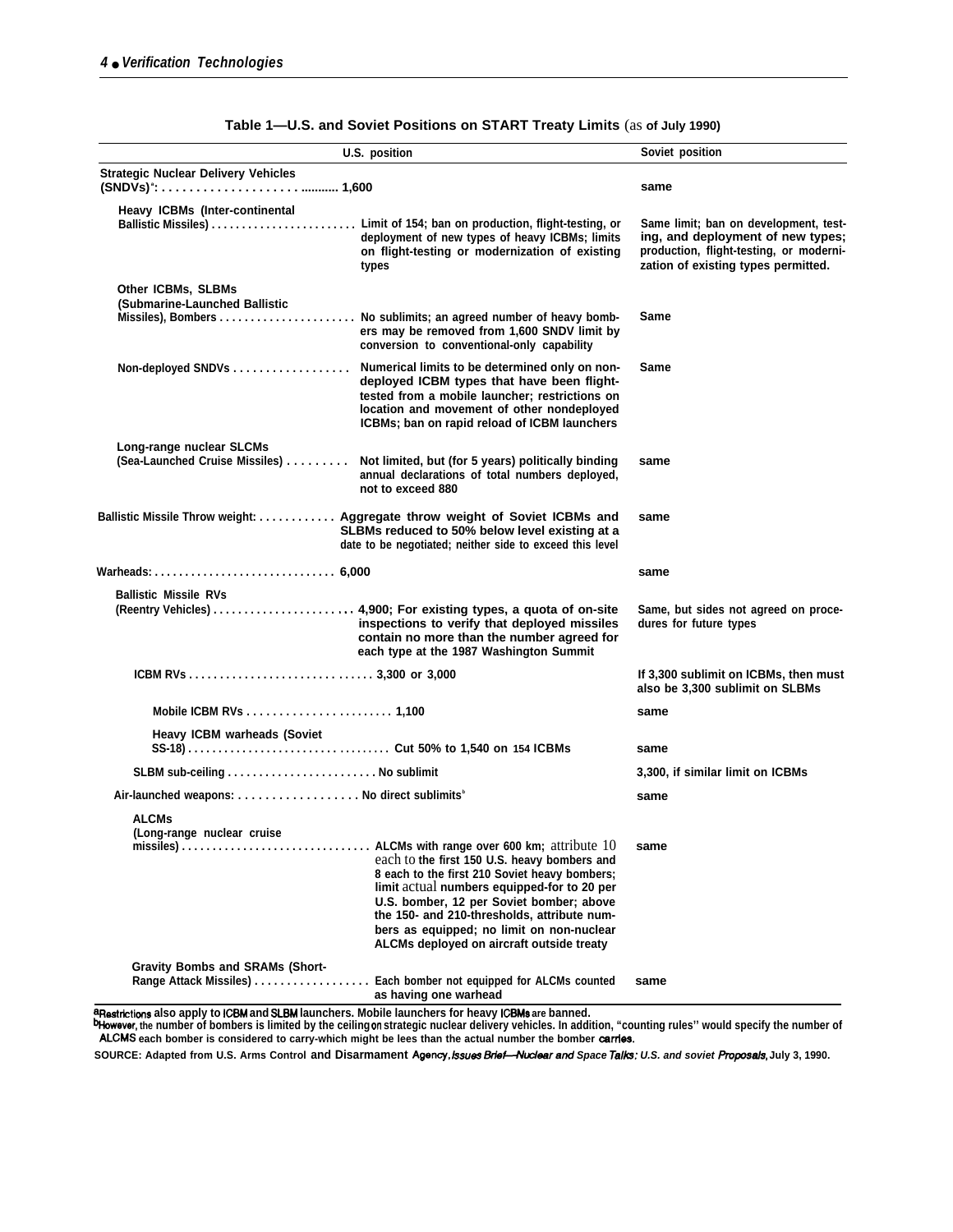United States, need to be taken into account when evaluating both any military advantages that the Soviets might hope to obtain by cheating on a START agreement and the responses available to the United States. The United States also will certainly continue to monitor Soviet production and deployment of weapons whether they are specifically restricted by START or not. It can continue to judge what margins of uncertainty are acceptable and what actions, if any, should be taken to maintain U.S. security. It could decide, for example, to undertake matching military activities not limited by the treaty.

The United States may also choose to maintain specific hedges or safeguards against the possibility of future Soviet departures from treaty limits. Such safeguards might take the form of continued, treatycompliant research and development on weapons that could be used, if necessary, to counter Soviet treaty-breakout. They might take the form of treatycompliant maintenance of manufacturing facilities capable of building forces in numbers beyond treaty knits. Or, they might take the form of reducing the payoff to the Soviets of cheating by, for example, deploying mobile missiles resistant to large-scale, first-strike attacks.

The verification and compliance process for START will include:

- monitoring treaty-limited Soviet forces and activities through both National Technical Means (NTM) and onsite inspection (OSI);
- . judging whether these forces and activities are in legal compliance with, or are ambiguous with respect to, the terms of the treaty;
- , deciding what steps, if any, to take in response to ambiguities or suspected violations; and
	- . deciding what steps, if any, to take in response to confined violations.

Verification issues should be evaluated in the entire strategic context of the **treaty. The terms of reference of this OTA assessment preclude the report from analyzing that larger context.** At some points, for example, this report calls attention to important issues of Soviet strategic force capabilities and intentions that extend beyond treaty compliance, and that may be important to judging whether a treaty is in the national interest. Neverthe-

| Table 2-Current U.S. and Soviet Strategic Nuclear |  |
|---------------------------------------------------|--|
| <b>Forces Under START</b>                         |  |

|                                   | Us.      | <b>Soviet</b>      |
|-----------------------------------|----------|--------------------|
| <b>Strategic Nuclear Delivery</b> |          |                    |
| Vehicles 1,966                    |          | 2,470              |
|                                   |          | 1,373 (240 mobile) |
|                                   |          | 924                |
| Bombers <sup>8</sup>              | 310      | 155                |
| Warheads 13,292                   |          | 11.006             |
| <b>Ballistic missile</b>          |          |                    |
| reentry vehicles 8,146            |          | 9.766              |
| ICBM                              | (2, 450) | (6, 410)           |
| $SLBM$                            | (5,696)  | (3,356)            |
| Air-launched weapons 5,146        |          | 1.240              |
| (bombs, short-range)              |          |                    |
| attack missiles.                  |          |                    |
| and ALCMs)                        |          |                    |

**%ledium bombers not inducted in this table. In START negotiations, the United States has argued that the Soviet Union shoukt make a politically binding declaration on the numbers and capability of its Tupoiev 22-M (Baddire) bomber, while the Soviets say the Backfire is not a strategk bomber.**

**SOURCE: John M. Collins and Dianne E. Rennack U. SJS.otiet Mi//tary Balarnx: Statistical Trmds, 1980-1989, As of Jarruary** 1, 1990 (U.S. Congress, Congressional Research Service, August 6,<br>1990). The preface to the previous edition of this report points **out that this unclassified study ". . . is intended to provide Congress with a starting point for quantitative analyses of the** U. S. Soviet military balance and associated issues. Data may **differ indetall from dassifieddocwnents, but patterns portrayed** in these pages are dependable.

less, the report does not directly address either the larger questions of the risks and benefits of a strategic arms reduction agreement or the entire process of verification. Instead, it focuses on the narrower problem of analyzing various measures that could be applied to the tasks of monitoring compliance with treaty provisions.

**Scenarios for Soviet cheating on START need to be evaluated not only in terms of the technical feasibility of the potential violation, but also in terms of the probable cost and difficulty of the required deception, the nature of the military advantage to be expected from successful cheating, and estimates of the Soviet propensity for cheating. This** report addresses only the first two issues. There appears to be bipartisan agreement (with some dissent) in the United States that the minimum criterion for a START Treaty verification regime is that it be able to detect militarily significant violations in time to allow corrective action. There is less agreement on how to determine what would constitute a militarily significant violation and whether any plausible verification regime could succeed.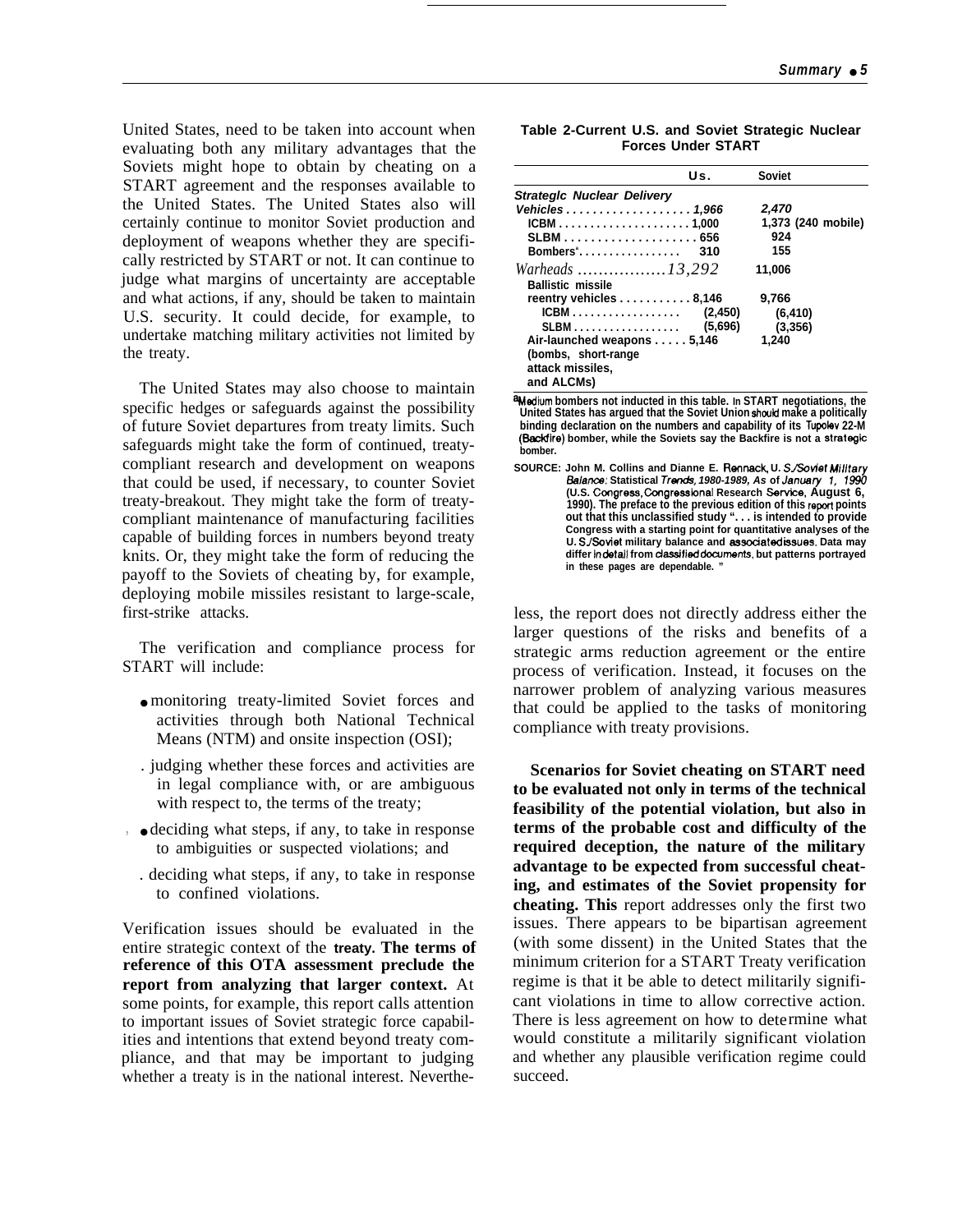## Overview of the Arms Control Monitoring Process

Monitoring measures can collect evidence that would contribute to the following purposes of verification:

- verify baseline data exchanged by the two sides about their forces and facilities,
- verify elimination of weapons,
- verify compliance with limitations on long lead-time capabilities for breakout from treaty ceilings (e.g., conversion of production plants that could add to stockpiles of stored missiles),
- resolve questions about compliance,
- increase the cost of attempting evasion,
- detect signs of intentions to violate or break out from treaty provisions,
- threaten exposure of violations, and
- detect violations.

**Arms control monitoring is a process both of detection and of deterrence of cheating. If the** potential cheater worries about getting caught, then the requirements for deterring him may be less stringent than those of assuring oneself that cheating is impossible.

Monitoring compliance with a START Treaty will require estimating numbers and a variety of characteristics of several weapon systems (see box A). Arriving at those estimates will involve the identification, compilation, assessment, and analysis of a multiplicity of indicators, or pieces of evidence. Intelligence sources-primarily NTM will collect most of this evidence, but onsite monitoring and inspections will also collect some.

Arms control monitoring may bethought of as the continuous assembling of many pieces of a puzzle to form a coherent picture. A potential cheater in an arms control agreement might strive to hide some pieces and fake others to cause the monitors to generate a false picture. Creating a coherent, internally consistent, and lasting false picture for vigilant observers is not easy. The monitors can adopt various tactics to make it still more difficult. Because many of the specific methods of monitoring are highly secret, the potential cheater can never be certain which specific pieces of the puzzle are being collected. In addition, the verification provisions of a treaty can be designed to increase the cost or difficulty of cheating. **Monitoring measures that**

#### **Box A-START Monitoring Tasks**

Under the prospective START agreement, the United States will probably need to monitor:

- . the number, by type, of deployed, fixed, land-based ICBMs (i.e., those in launch silos) and the number of nondeployed ICBMs that could be either fixed or mobile-based;
- the number, by type, of deployed and nondeployed, road-mobile ICBMs and their launchers;
- the number, by type, of deployed and nondeployed, rail-mobile ICBMs and their launchers;
- . the existence of required, authentic tags on certain missiles and launchers;
- . the number, by type, of ballistic missile launching submarines and their launchers;
- the number, by type, of deployed submarinelaunched ballistic missiles (SLBMs);
- the number of warheads on each type of ballistic and cruise missile;
- the aggregate numbers of warheads carried by such missiles;
- the aggregate throw-weight of the ballistic missiles;
- the number, by type, of deployed heavy bombers that can carry air-launched cruise missiles (ALCMs);
- the number, by type, of deployed heavy bombers that cannot carry ALCMs;
- the number, by type, of deployed ''former' (previously nuclear-equipped) heavy bombers that do not carry nuclear weapons;
- the number, by type, of any missiles, launchers, or bombers eliminated to reach agreed ceilings for those types.

SOURCE: Office of Technology Assessment, 1990.

**increase the number, variety, and complexity of the false pieces of information that the cheater must create can improve the monitoring process.**

# Assessing Monitoring Needs and **Capabilities**

*Arms* control monitoring, then, is a more complex and sophisticated process than just depending on one source of information to detect one type of objector activity. In most cases, no one technical collection device or cooperative verification measure will by itself monitor compliance with, for example, mobile missile deployments. Instead, the monitoring proc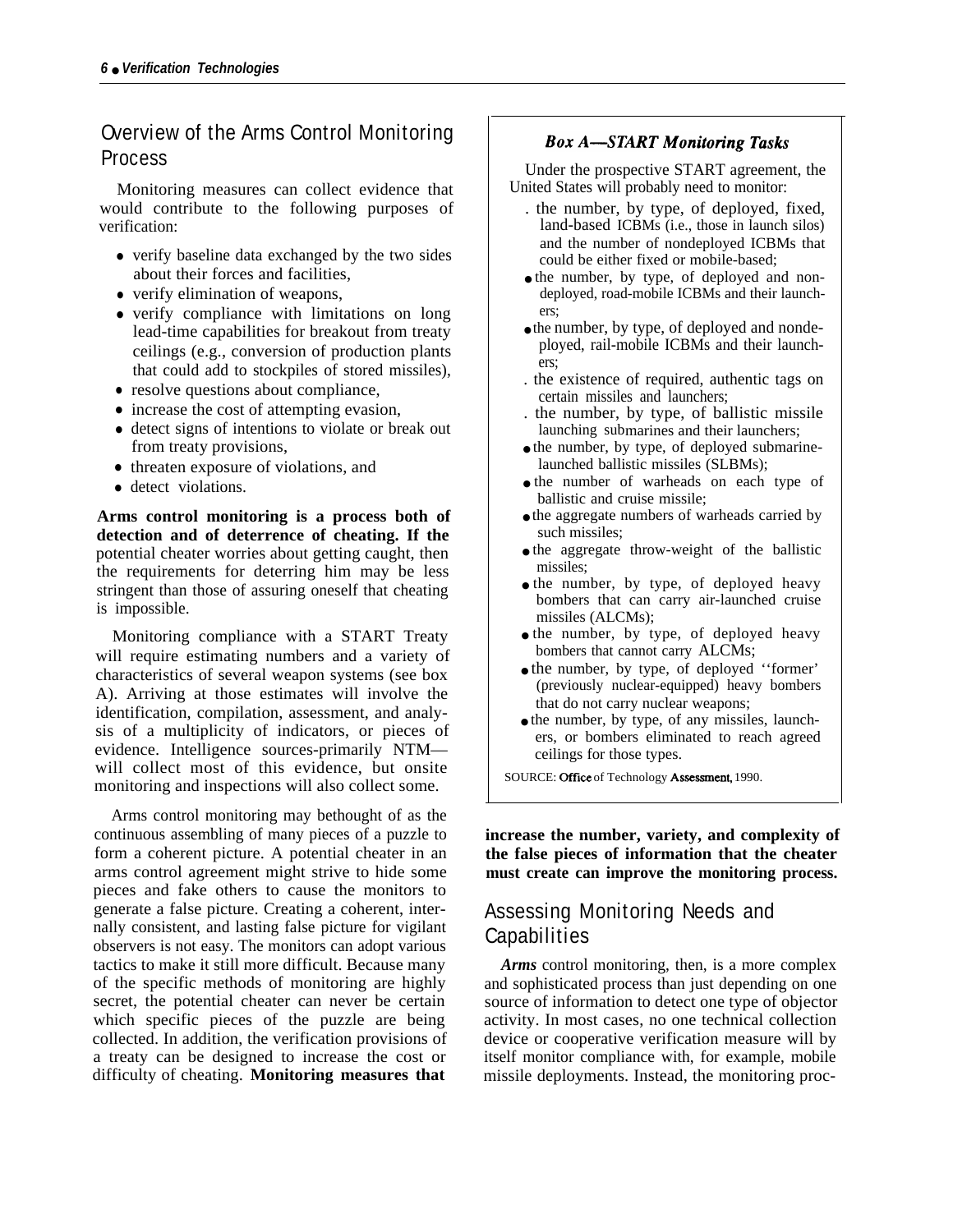ess will involve piecing together information from a combination of types of sources: previous experience in observing the other side's forces, various kinds of NTM, required declarations about treatylimited forces, required notifications about activities involving those forces, and various types of OSI.

NTM and OSI (and, possibly, aerial surveillance) can work complementarily to make covert arms control violations more difficult and costly. It is not possible in a report of less than "Top Secret/ Sensitive Compartmented Information" (TS/SCI) levels of security classification to detail the potential and limits of this interaction. **Therefore, the unclassified, and even the classified versions of this report necessarily give an incomplete impression of the monitoring process as a whole.**

Missing at this level of classification, for example, are the range of monitoring technologies available and the precise capabilities and limitations of individual technologies. Most importantly, because it cannot cite specific examples, a report at this level cannot convey the synergism among the various NTM and between NTM and various cooperative monitoring measures, including OSI.<sup>2</sup>Box B cites some open-source literature that discusses NTM.

Arms control monitoring applies a diverse set of techniques and technologies to collect evidence and assemble a picture of Soviet forces and activities. It is not feasible to develop a set of objective, quantitative measures of how likely a given verification regime would be to detect a given level of treaty violation.<sup>3</sup> Instead, the overall confidence the United States should place in a verification regime **will remain a matter of complex qualitative judgment.**

**In** practice, arms control monitoring capabilities will always fall well short of omnipresence. From the U.S. point of view, developing a verification **regime for START has involved a multidimen-** **sional tradeoff among a variety of costs and benefits. These** include:

- the improvements in monitoring confidence that the United States expects to gain from additional expenditures on NTM and on inspection arrangements;
- the resources the United States is willing to spend on such monitoring capabilities;
- the degree to which the United States is willing to risk revealing some monitoring capabilities by confronting the Soviets with evidence of noncompliance;
- the degree to which the United States is willing to expose military, intelligence, scientific, engineering, and industrial sites to Soviet inspection;
- the resources the United States is willing to spend on protecting potential inspection sites from intelligence gathering by Soviet inspectors;
- consistency of inspection arrangements with the Fourth and Fifth Amendments of the Constitution;
- what onsite and other cooperative measures the Soviet Union is willing to accept; and
- the degree to which the United States wishes to preserve some kinds of flexibility for U.S. forces, and therefore take on more difficult monitoring tasks.<sup>4</sup>

**Thus, there is no objective or quantifiable answer to the question, "how much verification is enough?" Instead, evaluation of the prospective START verification regime must be a complex economic, political, military, and diplomatic judgment.**

**The** most reliable way to monitor compliance with-and deter violation of—limits on Treaty-Limited Items (TLIs) will be to observe the TLIs (both by NTM and OSI) at several stages of their "life cycles. " The potentially monitorable stages

INATO and Warsaw Pact nations have been engaged in negotiations over an 'Open Skies' agreement for reconnaissance flights over one another's territories. Though not intended for arms control monitoring per se, such flights might contribute to the NTM-OSI complement. And although treaty-related aerial inspections are not under negotiation for START, they could in principle play a role in later START monitoring arrangements or other arms control verification regimes.

<sup>2</sup>A classified appendix t. this report addresses this latter point. It also attempts to indicate the range Of NTM technologies available for START monitoring tasks, but it does not detail the technical limits and capabilities of individwd systems.

<sup>&</sup>lt;sup>3</sup>Nevertheless, it is possible to analyze quantitatively some monitoring measures. For example, if inspectors can repeatedly  $\cdot$  amine randomly selected samples of missiles at declared deployment sites to see if they are "legal" (e.g., not exceeding warhead limits for that type of missile), then quantitative analysis can show the probabilities of given levels of violation over specified periods.

<sup>4</sup>For example, permitting deployment of heavy bombers that no longer carry nuclear weapons, bombers that do not carry Air-Launched Cruise Missiles (ALCMs), and bombers that do carry ALCMs requires distinguishing among these types and monitoring whether significant numbers of one type have been converted to another type.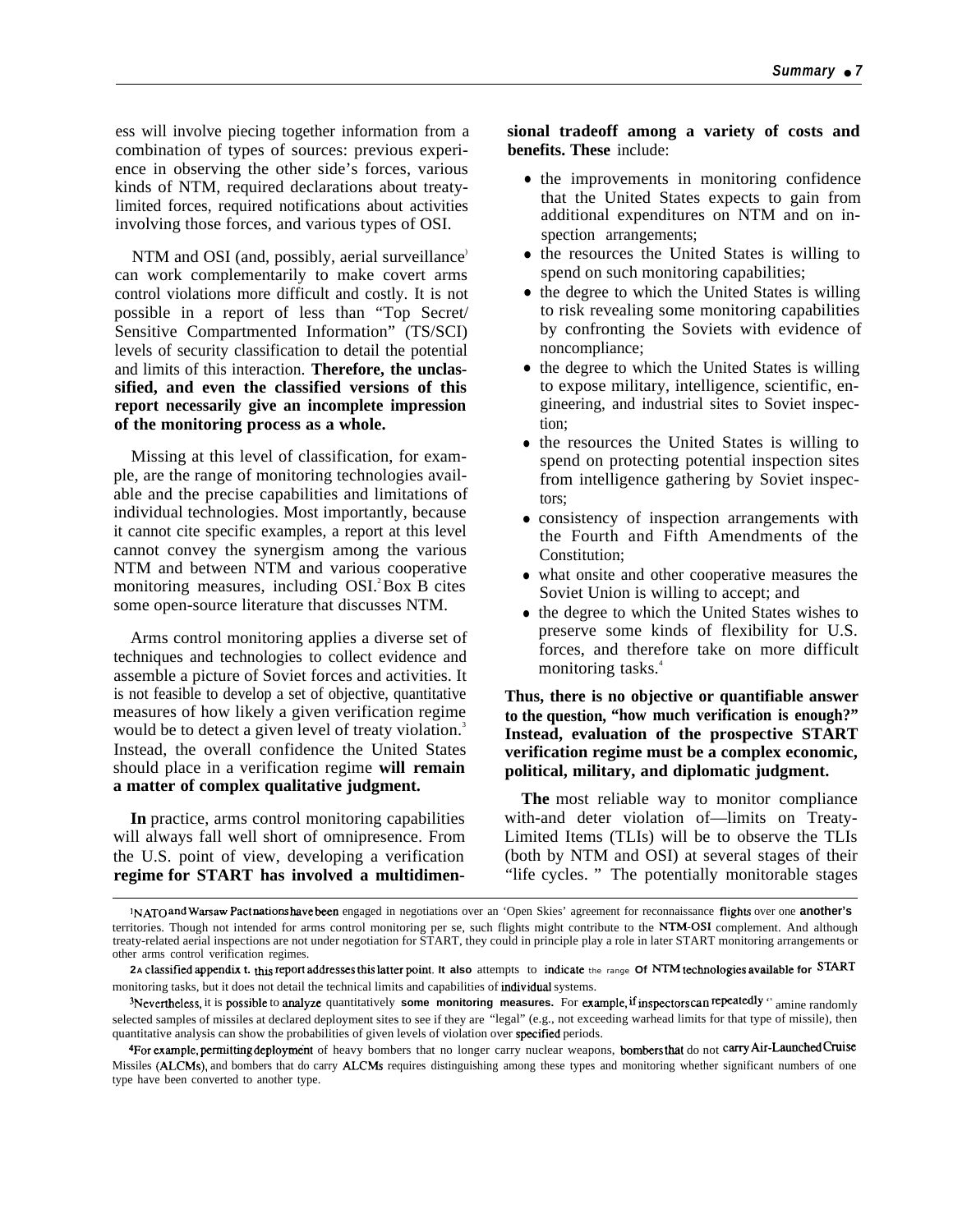#### **Box B-National Technical Means of Verification**

*The* U.S. intelligence community has a considerable array of information collecting resources. This array includes, but is not limited to, the so-called ''National Technical Means (NTM) mentioned in previous arms control agreements. President Jimmy Carter publicly identified imaging satellites as a form of NTM. The SALT II Treaty provided that certain telemetry from missile tests should not be encrypted, implying the ability of the treaty parties to collect such signals. A 1983 State Department publication defined National Technical Means as:

Assets under national control for monitoring compliance with the provisions of an arms control agreement. National technical means include photographic reconnaissance satellites, aircraft-based systems (i.e., radars and optical systems), as well as sea- and ground-based systems such as radars and antennas for collecting telemetry.<sup>b</sup>

There are many other, still classified, NTM. National technical means of collection beyond those specifically allocated to arms control monitoring tasks are also likely to produce useful information.

The Soviet Union also possesses NTM. In an interview in the Soviet military publication *Red Star, Star,* Soviet Col. General Alexander Maksimov reported:

Space reconnaissance makes it possible to obtain an image in the visible spectrum with resolution down to 0.2-0.3 meters. This means that from orbit it is possible to see every player on a soccer pitch, to determine whether a bomber of the B-1 type is equipped with missiles . . . radio-technical reconnaissance makes it possible to locate radiation in practically all bands and to determine the source of this radiation , . . space reconnaissance makes it possible to intercept radio conversations . . . with the help of retransmitter satellites, all this information can be obtained in close to real time.<sup>c</sup>

The Senate Select Committee on Intelligence, reporting on the Soviet intelligence threat to U.S. communications, noted:

Telephone communications, in particular those sent over microwave lines or through a satellite, are extremely vulnerable to interception and provide a lucrative target of opportunity . . . Satellite communications are potentially an extremely valuable source of information as they can simultaneously transmit thousands of telephone, TV, and computer to computer transactions . . . [such vulnerabilities] affect the communications of our national leadership, military and defense industries, tactical military operations, weapons research and development, and economic interests.<sup>d</sup>

aNumerous publications purport to describe U.S. NTM. Some of these are: James Bamford, The *Puzzle Palace (New York+ NY:* Penguin Books, 1983); William E. Burrows, *Deep Black: Space Espionage and National Secm"ry (New* York NY: Random House, 1986); David Hafemeister, "Science and society test IX: Technical means of verification" **American** *Journal of Physics 54(8),* August 1986, pp. 6934599; Jeffrey Richelson, The U.S. Intelligence Community (Cambridge, MA: Ballinger, 1989), chs. 7-10, pp. 145-198, and America's Secret Eyes in<br>Space: The U.S. Keyhole Spy Satellite Program (New York, NY: Harper & Row, 1990); Ri D. Metz, *The Verification Cha/Jenge* (Boston, MA: Birkhaeuser, 1985), pp. 47-86; Kosta Tsipis et al., eds., *Arms Control Verification: The Technologies That Make It Possible* **(33msford, NY: Pergamon Press, 1986).** Neitber **OTA nor the Intelligence Community endorses these works as containing accurate information.**

**~.S.** Department of State, Bureau of Public Affairs, "Security and Arms Control," June 1983

cInterview of Maksimov by Col. M. Rebrov, *Krasnaya Zvezda*, July 29, 1989, p. 3, translated by the U.S. Joint Publications Research Service, JPRS-USP-89-009, Sept. 22, 1989, pp. 48-50.

%J.S. Congress, Senate Select Committee on Intelligence, *Report, January 1,1983 to December 3], 1984,* report 98-665.1985, p. 34.

include: design and development, test and evaluation, production, deployment, storage, maintenance and repair, exercise, reliability testing, and elimination

Onsite inspection at some of these stages could force the potential cheater to try to construct secretly and to conceal a separate infrastructure to support any illicit weapon deployments. Such an infrastructure would then be at risk of detection by NTM.

Onsite inspections may also perform an indications and warning function about the other side's intentions toward future treaty compliance. Frequent and unjustifiable obstruction of OSI would suggest a less cooperative attitude and possible intent to depart from treaty provisions. It would likely lead to heightened vigilance through NTM.

**Onsite inspections should be seen as a useful supplement to NTM, not as a substitute for them.** Except for limited cases, such as the sampling of deployed missiles in a designated deployment area, OTA has not been able to identify a way of determining the "right" number of onsite inspec-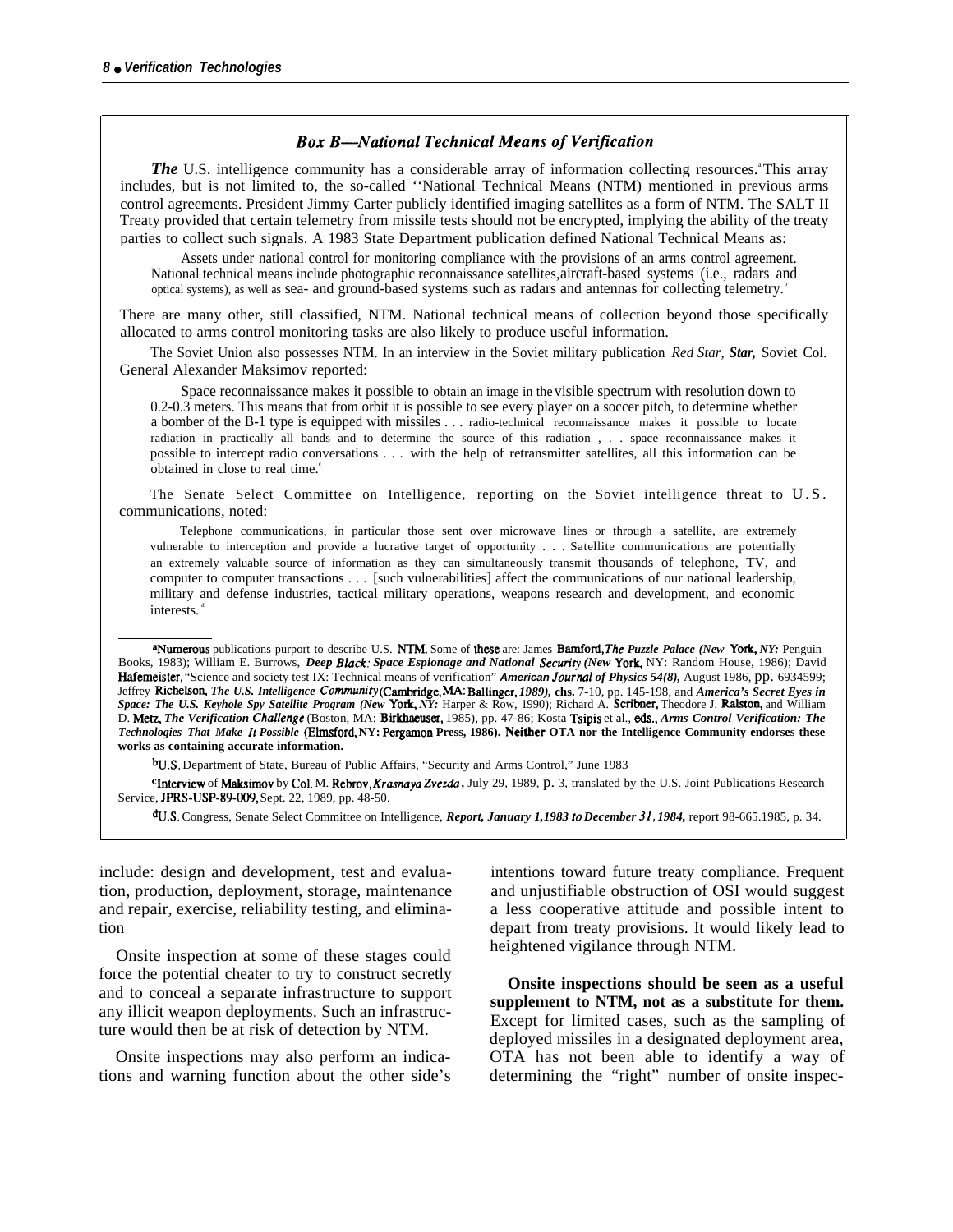tions for a given level of monitoring confidence. All other things being equal, the more inspections, the better: but all other things will never be equal. **The benefits of being able to carry out onsite inspections in the Soviet Union must be weighed against the costs and risks of undergoing Soviet inspections in the United States. This** is an important consideration for any type of inspection, but it bears especially heavily on an assessment of ''anytime, anywhere' suspect-site inspections (SSI).

The first major potential cost of OSI is loss of sensitive information to Soviet intelligence collection. Allowing Soviet inspectors access to some sites may risk the compromise of classified or propriety information, hardware, or processes. The second major potential cost of OSI is financial. The implementation of an OSI verification regime includes many expenses, both obvious and hidden. Most of these expenditures are intended to reduce the risk of intelligence losses. The Federal Government will bear some of the costs; others, however, will fall on companies whose facilities are to be inspected. A less tangible cost is the burden of intrusive inspection requirements that interfere severely and often with normal industrial or military operations.

The dollar cost of the START verification regime will depend very much on treaty details, The current direct cost of the On-Site Inspection Agency (OSIA) for carrying out Intermediate Nuclear Forces (INF) inspections is about \$40 million per year. Adding START inspections would increase that cost in rough proportion to their numbers and types. The major costs come with site preparation. If many hundreds of sites had to be prepared for the possibility of being inspected, the costs could run to tens of billions of dollars. In the more likely event that some tens of sites would have **to** be prepared, the cost might only run to a few hundred million.

Completely unlimited, ''anytime, anywhere' **SSI** might help deter Soviet noncompliance with a START Treaty, but such an inspection regime appears impractical because it would maximize the costs cited above. More limited SSIs and other kinds of onsite inspections can still give more confidence in Soviet compliance with START Treaty than could NTM alone. (See table 3. Note that the nomenclature of this table is not intended to replicate START Treaty terminology. For example, the most recent draft treaty refers to PPM as "perimeter and portal continuous monitoring, ' a term that combines the

#### **Table 3--Types of Onsite Inspection (OSI)**

#### **Baseline Inspection:**

**Inspectors travel to sites designated in the treaty to validate exchanged information and make measurements of all or some treaty-limited items (TLls). This baseline information serves as the main reference for ail future data comparisons by the signatory countries.**

#### **Elimination inspection:**

**Inspectors observe as TLIs are destroyed completely or in part, or are converted to a function not limited by treaty.**

**Close-Out Inspection:**

**Determines that treaty-related activities have ceased at a designated facility and confers a change of status. For example, a heavy bomber manufacturing plant might be converted to building commercial transport planes. An inspection team could be sent to check that the conversion had taken place and then change the status of the site to "formerly designated." The new status might mean fewer or less intrusive inspections, or it might simply be a confidencebuilding measure.**

**Designated-Site Inspection (DSI):**

**The most general form of inspection is the DSI. During a DSI, an inspection team looks for illegal TLIs at treaty-designated sites. Procedures can be written so that objects that might conceal a TLI are exposed just enough to ensure compliance. Sufficiently frequent and thorough DSIs may drive cheating activity off site, possibly making it more expensive and difficult. DSIs might be conducted routinely or sporadically, with short or longer notice.**

#### **Suspect-Site inspection (SSI):**

**SSI inspection teams search for illegal TLIs at sites not specified in the treaty. When a suspicious activity is detected outside of designated areas, an SSI could be requested. SSIs can in principle be completeiy unrestricted and take place anytime and anywhere, or, as is likely under START, they may be limited by a variety of criteria (e.g., quotas, site specifications, rights of refusal).**

**Perimeter Portal Monitoring (PPM):**

**In a PPM system, a team of monitors stand watch over the portals (entrances and exits) and the perimeter of a site, in effect throwing an impenetrable ring of observation around it. The job of these monitors is to detect the illegal movement of TLIs in or out of the site. PPM might be useful at facilities considered too sensitive to allow inspectors prolonged or repeated access to their interior. PPM can be employed alone or in conjunction with inspections of the inside of the facility. Reentry Vehicle On-Site Inspection (RVOSI):**

**RVOSIs are specialized inspections that seek to confirm the number or presence of nuclear reentry vehicles on ballistic missiles. Inspection teams can do this visually or with radiation detection equipment. An RVOSI maybe one part of a broader inspection.**

**Invitational Inspection:**

**As a means of building confidence, a party might invite its treaty partner to inspect a location, even if the treaty did not require it. For example, a party exercising a treaty right to refuse an SSI might invite inspection of a related site as a good-faith effort to allay suspicions. The inspection could be specifically tailored to display compliance, while revealing as Iittle else as possible.**

**SOURCE: Office of Technology Assessment, 1990.** 

**Us.** "perimeter and portal monitoring" and the Soviet ''continuous monitoring." In the INF Treaty, PPM is called "continuous monitoring. " The table establishes a framework for all potential types of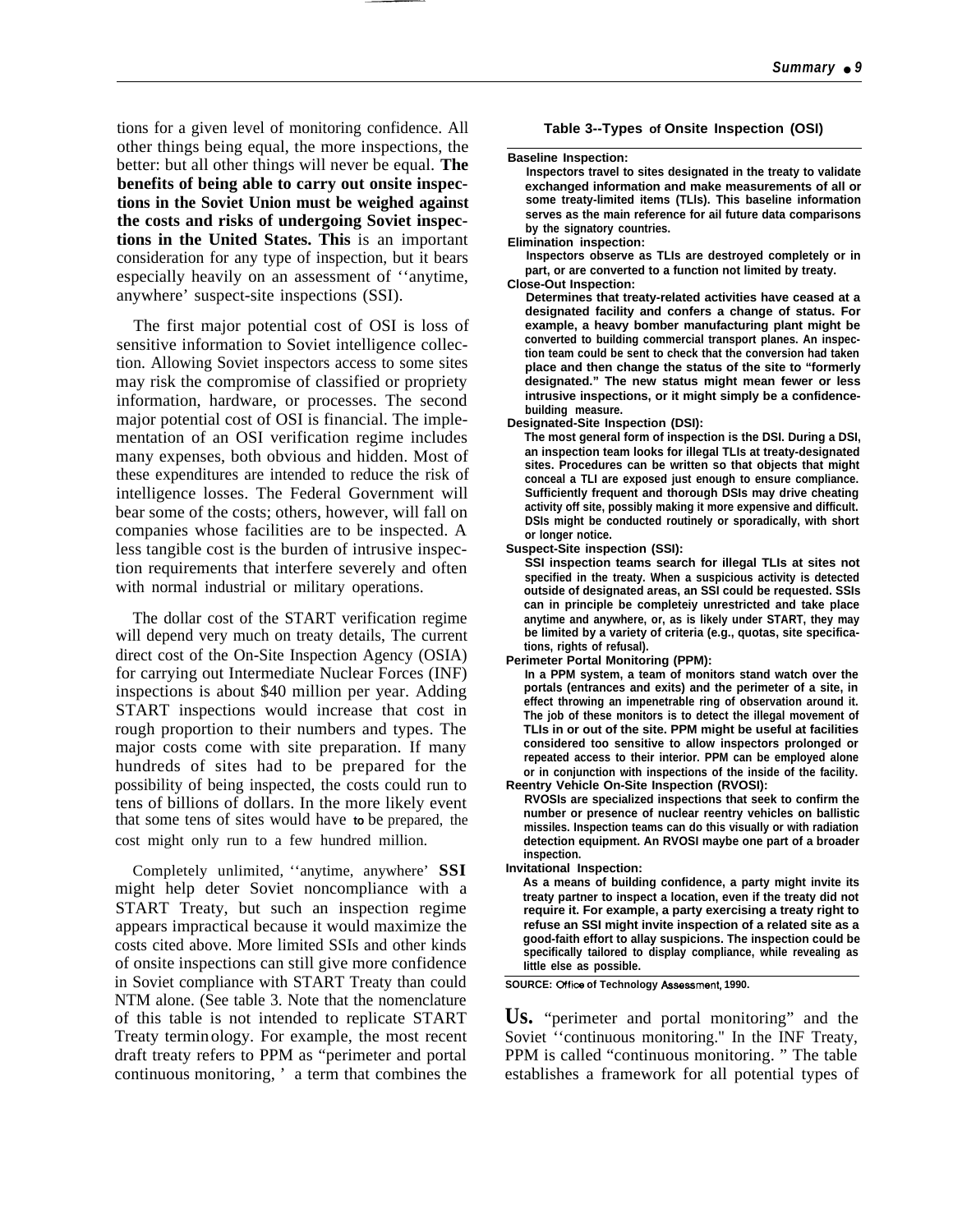OSI, not just those adopted and named under the START Treaty.)

**Additional cooperative verification measures can enhance the utility of both NTM and OSI in monitoring arms control compliance.** First, **agreements not to interfere with NTM in certain ways (e.g.,** not to encryptor otherwise conceal missile test telemetry) can make NTM technical tasks easier. Second, treaty-required **declarations** about force structures, military facilities, and operational practices can make deception of NTM and OSI more difficult: they can complicate the problem of creating false information that must be kept consistent with what is previously declared and currently observed. Third, treaty-required **notifications of** such activities as missile tests and mobile missile movements can also complicate the problem of deception and, as well, help inspectors choose the best times and places to inspect.

## Monitoring Inter-Continental Ballistic Missiles (ICBMs)

Possible violations of START ICBM limits, like those of other START limits, should be evaluated not only in terms of technical feasibility, but in terms of cost and benefit to the cheater. Costs would include the financial burden of building and deploying clandestine weapons as well as the loss of treaty benefits if the violation were discovered. **While analyzing whether militarily significant benefits of cheating are feasible to obtain is beyond the scope of this report, such analyses would be key to an informed debate on the adequacy of a START verification regime. Table 4 illustrates the** issues involved in such analyses.

**As table 4 suggests, it is not easy to identify plausible motives for Soviet cheating on START ICBM limits. Nevertheless, assessing verification of compliance with those limits is important.** First, judgments of military significance vary: those who are concerned that cheating might lead to important Soviet advantages will want to understand the cheating potential. Second, while desired levels of monitoring confidence may vary with the estimated military significance of the potential violation, the United States would set an imprudent precedent by doing no monitoring at all. Cheating, however uninviting, should not be free. Third, should START II or III lead to deeper force reductions, relatively small levels of cheating could take on much greater **significance.** START I verification procedures may very well set important precedents for future agreements. Understanding the potential and limits of the current options for monitoring compliance with ICBM limits could help guide both future strategic force planning and future arms control policy.

**The monitoring of Soviet ICBMs for START compliance will be best accomplished using multiple indicators collected over a span of time. Militarily** usable missiles are built and deployed within an industrial, operational, and support infrastructure that is difficult--though not necessarily impossible-to conceal indefinitely. National technical means, OSI, tags, and other cooperative measures can discern traces of clandestine missiles at various stages of the ICBM life-cycle: design and development, test and evaluation, production, deployment, storage, maintenance and repair, exercise, reliability testing, and elimination.

#### **Figure 1-Canisterized SS-18 Being Loaded Into Silo**



**A crane loads a Soviet SS-18 heavy ICBM, in its canister, into a silo launcher. The SALT agreements limited ICBM launchers; START limits deployments of the missiles themselves. SOURCE: Department of Defense artist's concept**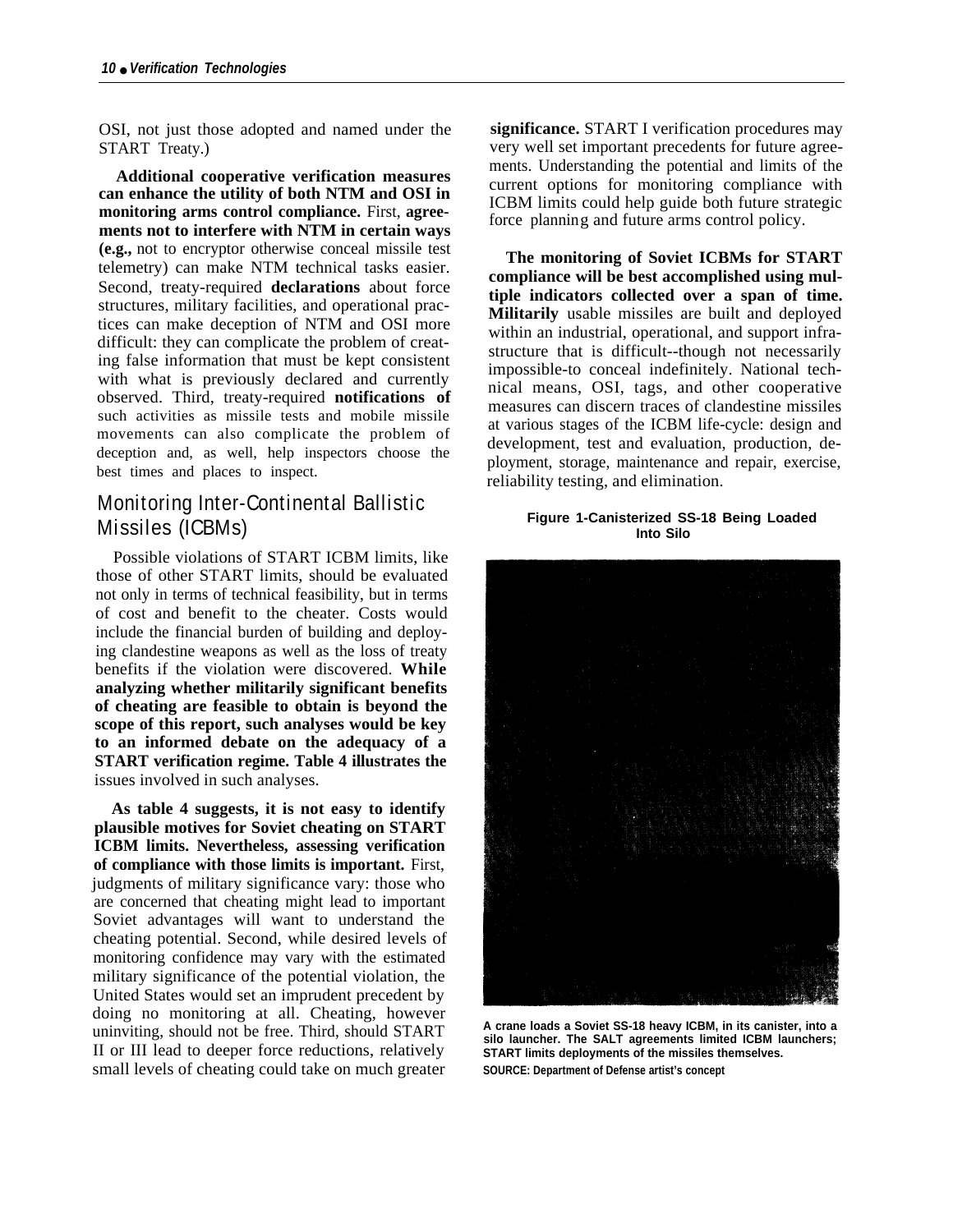| Pro                                                                                                                  | Con                                                                                                                                                     |
|----------------------------------------------------------------------------------------------------------------------|---------------------------------------------------------------------------------------------------------------------------------------------------------|
| Gain a disarming first-strike ca-<br>pability against all U.S. nu-<br>clear retaliatory forces                       | Unlikely with U.S. strategic triad<br>at START levels                                                                                                   |
| Acquire first-strike capability<br>against U.S. land-based<br><b>ICBMs</b>                                           | Calculated capability already<br>high, with or without START,<br>against fixed missiles; ex-<br>tremely difficult if U.S. de-<br>ployed mobile missiles |
| Improve overall coverage of<br>time-urgent, hard targets                                                             | Ratio of weapons to such tar-<br>gets already high; gains may<br>be marginal                                                                            |
| Increase invulnerability of re-<br>serve ICBM forces to U.S.<br>attack by concealing their<br>existence              | Soviet mobile ICBMs should<br>be sufficiently invulnerable                                                                                              |
| Prepare to gain exploitable ad-<br>vantage in perceived bal-<br>ance of strategic forces by<br>overt treaty breakout | If this were feasible, storing up<br>legally produced ICBMs would<br>be cheaper and easier.                                                             |
| SOURCE: Office of Technology Assessment, 1990.                                                                       |                                                                                                                                                         |

The SALT (Strategic Arms Limitation Talks) agreements between the United States and the Soviet Union limited numbers of ICBM launchers, as opposed to deployed missiles themselves. Since the ICBMs then limited were designed to be launched from large, fixed silos in the ground, launchers were reasonable indicators of deployed missiles. The advent **of mobile ICBMs complicates the monitoring problem for START.** Mobile missiles are designed to be more difficult for the adversary to locate and destroy in a preemptive nuclear strike.<sup>5</sup> From an arms control monitoring point of view, though, mobile missiles have the disadvantage that they are easier to conceal than freed ICBMs. In addition, mobile missiles are transported in relatively self-sufficient canisters that reduce the size and complexity of their launch facilities; this feature increases the importance of accounting for nondeployed as well as deployed mobile missiles.<sup>6</sup>

**The monitoring problem is simplified when entire classes of missiles are banned, as was the case with SS-20s and other missiles in the INF Treaty. In the case of START, strictly from a monitoring point** of view, barming a distinctive type

(rail or road) of mobile ICBM entirely would be preferable to limiting their numbers. With a total ban, there would be no legal infrastructure for that type of missile. Therefore, there would be no risk that the infrastructure that maintained legal missiles could also service identical clandestine missiles. In addition, there would be a lesser risk that clandestine preparations could lead to an overt breakout in which stored clandestine missiles augmented those in an existing deployment infrastructure.

If an entire class of missiles were to be banned, it might be preferable to choose those with Multiple, Independently targetable Reentry Vehicles (MIRVs), since substantially more single RV missiles than MIRVed missiles would have to be hidden to increase warheads totals by the same amount.

**A combination of NTM and OSI might monitor the number of RVs on a type of MIRVed missile. The** treaty might require that missile tests would be announced in advance and that their telemetry be unencrypted and intelligibly formatted. National Technical Means could observe tests. Some uncertainties exist about whether such observations will reveal the number of RVs with which a type of missile can be practically deployed.<sup>7</sup>An additional monitoring measure could be to sample deployed missiles periodically by OSI. Such inspections could be carried out on both freed and mobile ICBMs. Then, warhead augmentation would be primarily a concern for overt breakout scenarios as opposed to cheating during a period of presumed treaty compliance.

**One means of ICBM monitoring would be to tag major parts, such as first-stage rocket motors, when they came out of the declared factory. These tags** might be read on any missile prior to flighttesting. In this way, missile parts (subject to tagging) from an illicit, clandestine factory could not be flight-tested. An important issue is whether the Soviets would be willing to deploy missiles produced at such an unqualified plant. There appears considerable controversy among experts about whether they would or not, with each side asserting that its own position is the consensuse'Some would argue,

7On the other hand, large difference between tested and deployed numbers of RVs are unlikely.

<sup>~</sup>s feature could also give one's forces some resiliency against potential breakout from START limits by the other side: even hundreds of additional, illicit warheads might not Mice to threaten a robust mobile ICBM force.

<sup>&</sup>lt;sup>6</sup>The Soviet SS-18 heavy ICBM is also canisterized, but too large and heavy to be considered for mobile deployment. Moreover, unlike the solid-fueled **SS-24 and SS-25, it uses** a liquid fuel that, while it is storable in the missile, complicates handling.

**<sup>\$(</sup>IZ4 will** attempt to gather more information on this topic; if the information seems helpful, it will be included in a later work.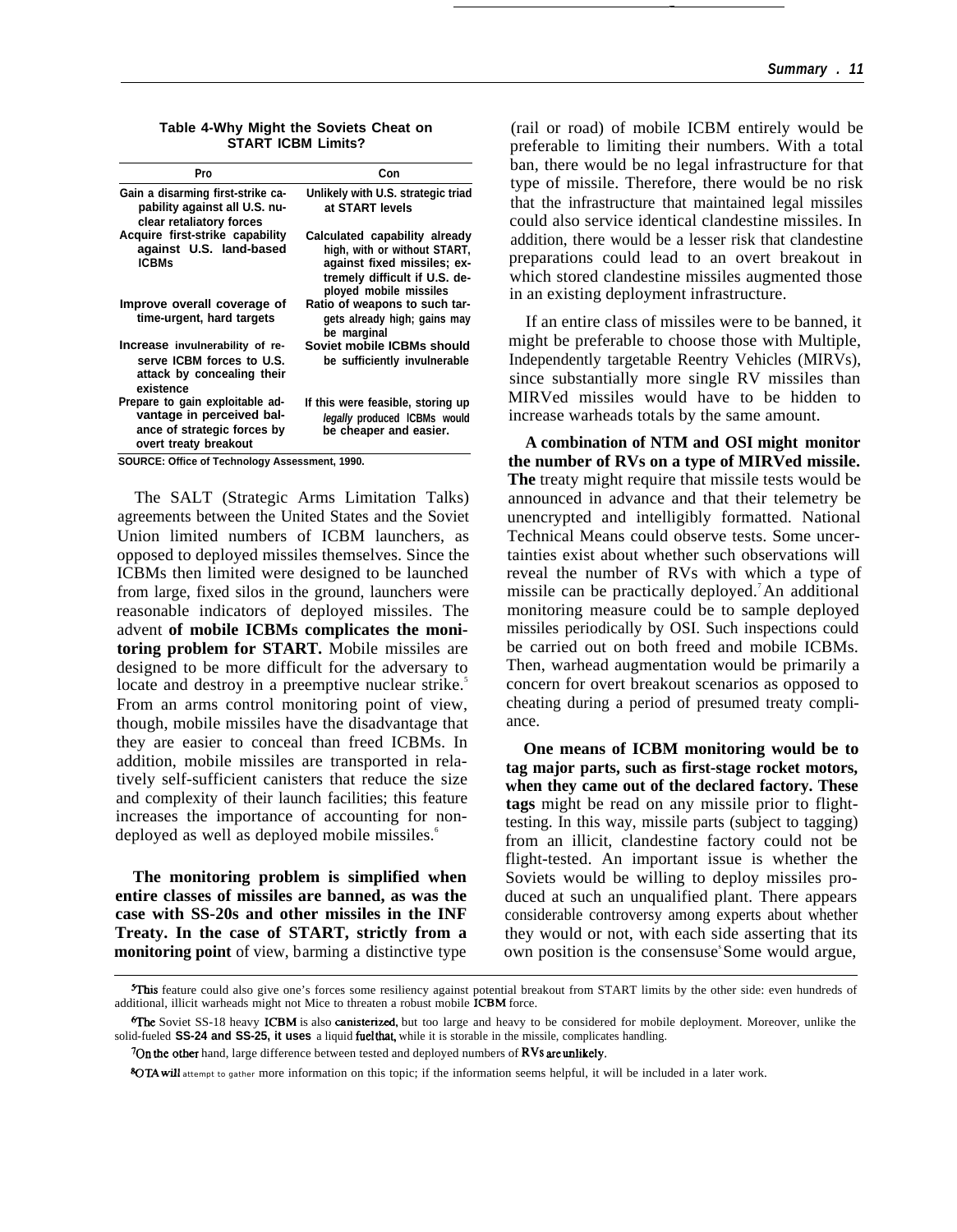however, that even if the Soviets required tests, static testing of missile stages on ground stands would suffice to qualify a production line; if so, it would seem to be necessary to monitor tags on static-tested stages as well.

Tagging systems might also be used to monitor either deployed or stored missiles. Deployed missiles could be periodically inspected to assure that illicit missiles had not been introduced into the overt deployment infrastructure. Stored missiles could be sampled to assure that overt storage sites contained only legitimate missiles.

Potential tagging technologies are improving with time, but questions of counterfeitability, transferability, and operational practicality have not all been resolved to the full satisfaction of all U.S. interests. Particularly for the purpose of flight-testing missiles from a clandestine production line, a cheater might be willing to go to great expense to counterfeit a few tags. If this were a concern, however, the monitoring protocol could provide for later attaching supplemental tags to existing tags, thus greatly complicating the counterfeiting task.

Continued research on tagging systems should yield further improvements. To permit application of improved technologies, a START Treaty (or an associated memorandum of understanding) could provide for later upgrading of tagging systems. For example, it may be possible to develop an electronic tag that could be read remotely (from the air or from space, perhaps by host-country-provided local radio relay) and which could be trusted not to compromise the survivability of mobile missiles.

**One cheating scenario for rail-mobile or roadmobile ICBMs is for the cheater to produce clandestine missiles and launchers (before or after the treaty had gone into effect), store them, and later overtly break out from treaty constraints by augmenting the existing deployment infrastructure.** For operational reasons, this might be most quickly done with rail-mobile systems, in which additional launcher cars could be hitched to trains with existing crews and support cars. **Monitoring missile and launcher production (or final assembly) facilities probably offers the best chance of deterring or detecting this stratagem.**

**Another cheating scenario for road-mobile ICBMs utilizes "hot bunking": illicit launchers and their missiles would rotate in and out of legitimate support bases, while observation of the bases would show only a legal number of missiles in garrison at any given time.<sup>9</sup>If this scenario were of concern, two treaty monitoring provisions would make it more difficult to execute.** First, a treaty could require prior announcement of missile and launcher departures from their bases, providing a basis for monitoring such announced movements with NTM.<sup>10</sup>Unannounced movement, if detected, would then itself be a violation, as well as indicating the possible presence of undeclared missiles. Second, repeated short-notice reading of tags of in-base missiles or launchers would very likely detect illegal missiles; therefore, tags would help to deter use of the legal infrastructure to deploy illicit missiles. In addition, an Open Skies regime, if agreed on, might help by raising the risk that illicit missiles would be spotted.

Mobile ICBMs may also be limited to designated deployment areas even after leaving base. Counting missiles in these areas would be somewhat easier than if the missiles could travel anywhere in Soviet territory. In addition, confirmed sightings of any undeclared missiles outside the designated areas would be clear evidence of treaty violation.

### Monitoring Submarine-Launched Ballistic Missiles (SLBMs)

**The primary indicator for monitoring submarinelaunched ballistic missiles will be the submarine (SSBN) and the number of launch tubes it carries. Such vessels cannot be concealed: they are large and require a highly visible production and support infrastructure.** Moreover, under normal Soviet practices, a high percentage of Soviet SSBNs are in port at an given time.

START will generally (but not in every case) restrict SLBMs themselves to carrying no more than the maximurn number of RVs with which they have been tested. The pros and cons of relying on this counting rule and the utility of sampling deployed missiles by OSI are discussed above in the section on ICBMs.

**While** the term "hot bunking" has mainly been applied to road-mobile missiles, a similar concept could be applied to rail-mobile systems. 10The START Treaty, however, will probably not contain this provision. It will, however, require notification before missiles leave their designated deployment areas.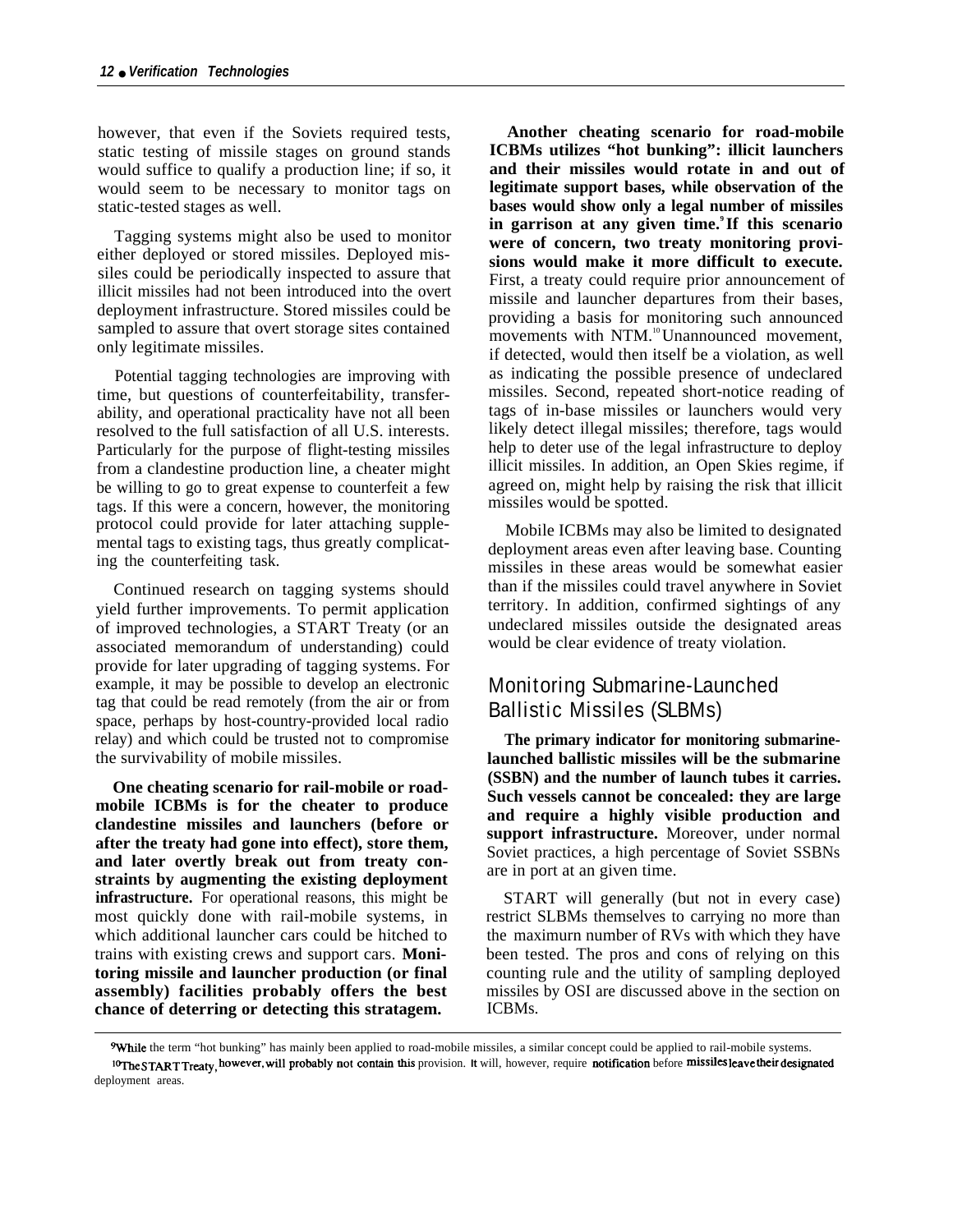

**Figure 2-Ohio-Class Strategic Missile Submarine**

**Above: Trident missile canisters being lowered into their launch tubes on an Ohio-Class (Trident) ballistic missile submarine (SSBN). Below: open launch tubes on the same class of submarine. In START Treaty RV-counting inspections, Soviet observers would be allowed to peer into an open tube to determine that an SLBM did not carry more than its attributed number of warheads. During inspection, missile warheads would be shrouded by a shell that conformed to their shape.**



**SOURCE: U.S. Department of Defense**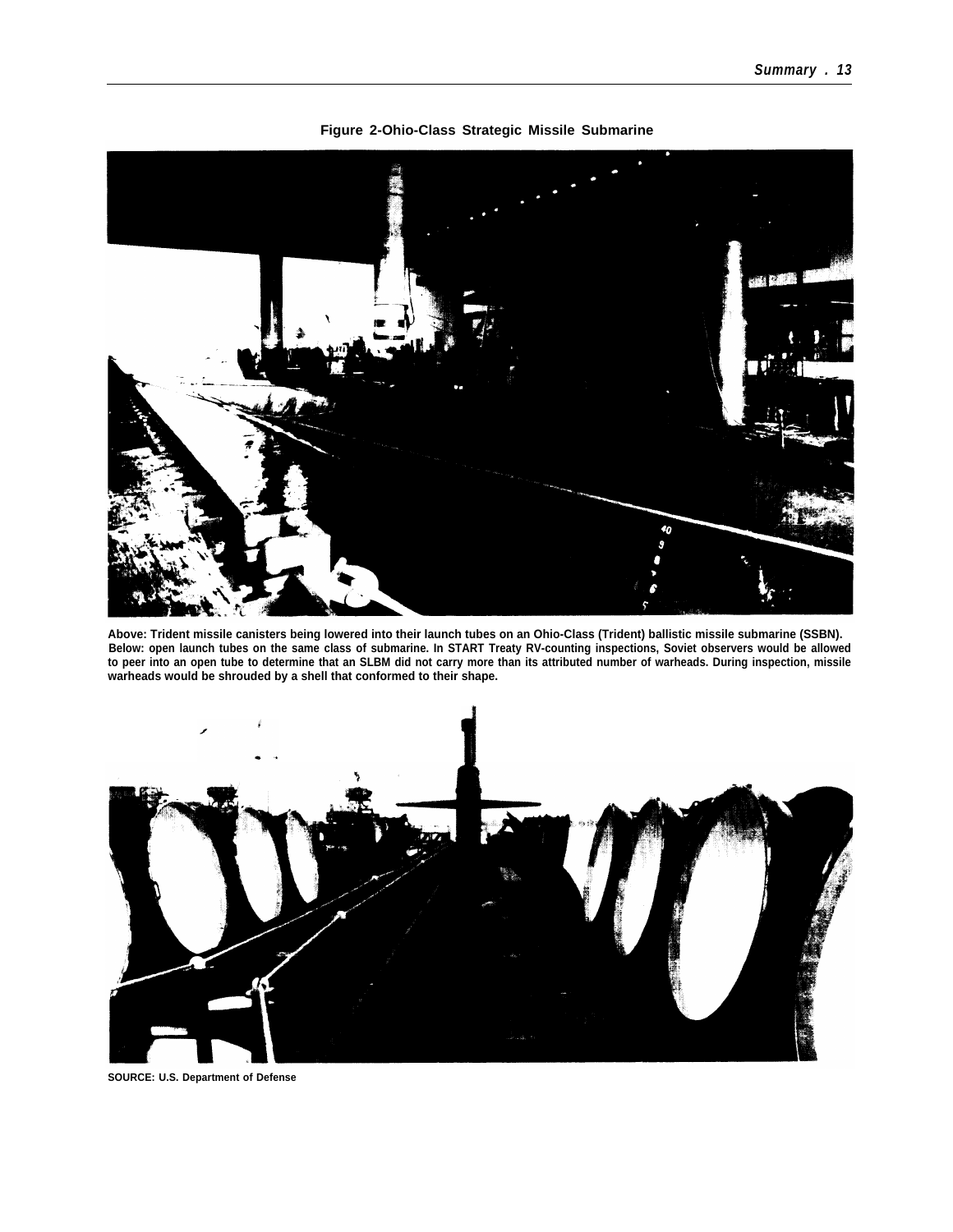Under START, the two sides apparently will agree to permit deployment of some SLBMs with fewer RVs than the maximum with which they had been tested; to keep numbers within the START limits, they could then count the SLBMs as only containing the lower numbers. An OSI regime that regularly sampled deployed missiles could probably deter secret reconversions of the missile loads. There would still be some risk of overt treaty breakout by quick reconversion of deployed missiles, but the payoff from abrogating the treaty for some additional SLBM warheads, as compared to ICBM warheads, may be small.

A missile of concern might be the SS-N-23, which the Soviets have apparently tested with as many as 10 RVs, but which START is to count as carrying only 4. What the military consequences of changing from the 4-RV configuration to the 10-RV configuration would be is another question. It seems likely that, for some purposes, the 10-RV version would be militarily less useful.<sup>12</sup> Still, if these missiles were converted to deliver 10 RVs, each 16-missile submarine carrying them could add up to 96 RVs to its current 64. (In response, the United States might upload its own Trident II missiles from 8 to 12 RVs, adding 96 warheads to each 24-missile submarine.) Note that RV uploading mayor may not be a treaty breakout concern, but with adequate inspections it need not be a treaty cheating concern.

Since the START Treaty will probably not restrict nondeployed SLBMs, it is conceivable that longer range missiles, such as the SS-N-23 or the SS-N-20, could be adapted for clandestine (or overt but rapid) deployment on land. The characteristics of these missiles, however, do not seem to suit them well for this scenario. In addition, many operational barriers would have to be overcome to make this a feasible cheating scenario.

## Monitoring Bombers and Air-Launched Cruise Missiles (ALCMs)

**Given that START will permit both modernization and expansion of strategic bomber forces, it is difficult to identify incentives to cheat on the agreement's bomber-related provisions.**

**Heavy bombers of the kind to be limited by START are large, distinctive, and observable objects requiring an extensive production, testing, and support infrastructure.** This infrastruc**ture** would include:

- assembly buildings scaled to bomber size (a U.S. B1-B bomber is about 150 feet long, with a wingspan of about 136 feet);
- associated warehouses, offices, and engineering space;
- power, transportation, and labor supplies;
- security arrangements (e.g., perimeters and guardhouses);
- a large airstrip and associated support facilities near the assembly plant;
- testing facilities;
- military air bases and associated facilities and security arrangements; and
- storage, transportation, and security arrangements for the nuclear weapons associated with deployed bombers.

Moreover, deployed aircraft need to be operationally tested and maintained.

**Variations in the configurations of Soviet and U.S. aircraft somewhat complicate the monitoring tasks for bombers. The** Soviet Union has deployed some of its bomber airframes as tankers and reconnaissance craft, and it does not wish these to count against the 1,600 Strategic Nuclear Delivery Vehicle (SNDV) ceiling. The United States intends to deploy bombers in different configurations (conventionally armed, armed with long-range nuclear cruise missiles, and armed only with nuclear bombs and short-range attack missiles). It does not wish formerly nuclear, now conventional, bombers to count toward the ceiling. Hardware arrangements that may not be readily observable by NTM determine whether bombers can carry cruise missiles or not, so some form of OSI seems desirable in this case. A further complication would be added if either side were to deploy non-nuclear long-range cruise missiles on bombers other than those counted as equipped for nuclear cruise missiles.

**Agreement to base different types of bombers at different locations may ease monitoring of the different configurations.** Short-notice inspections

<sup>&</sup>lt;sup>11</sup> The agreed numbers reflect the operational loadings the two sides say they are planning.

<sup>12</sup>For the same throw-weight, a larger number of RVs will each have a smaller explosive yield, reducing its destructive capability against a given target. The 4-RV version of the SS-N-23 may be step toward a "hard-target killer," but the 10-RV version is not.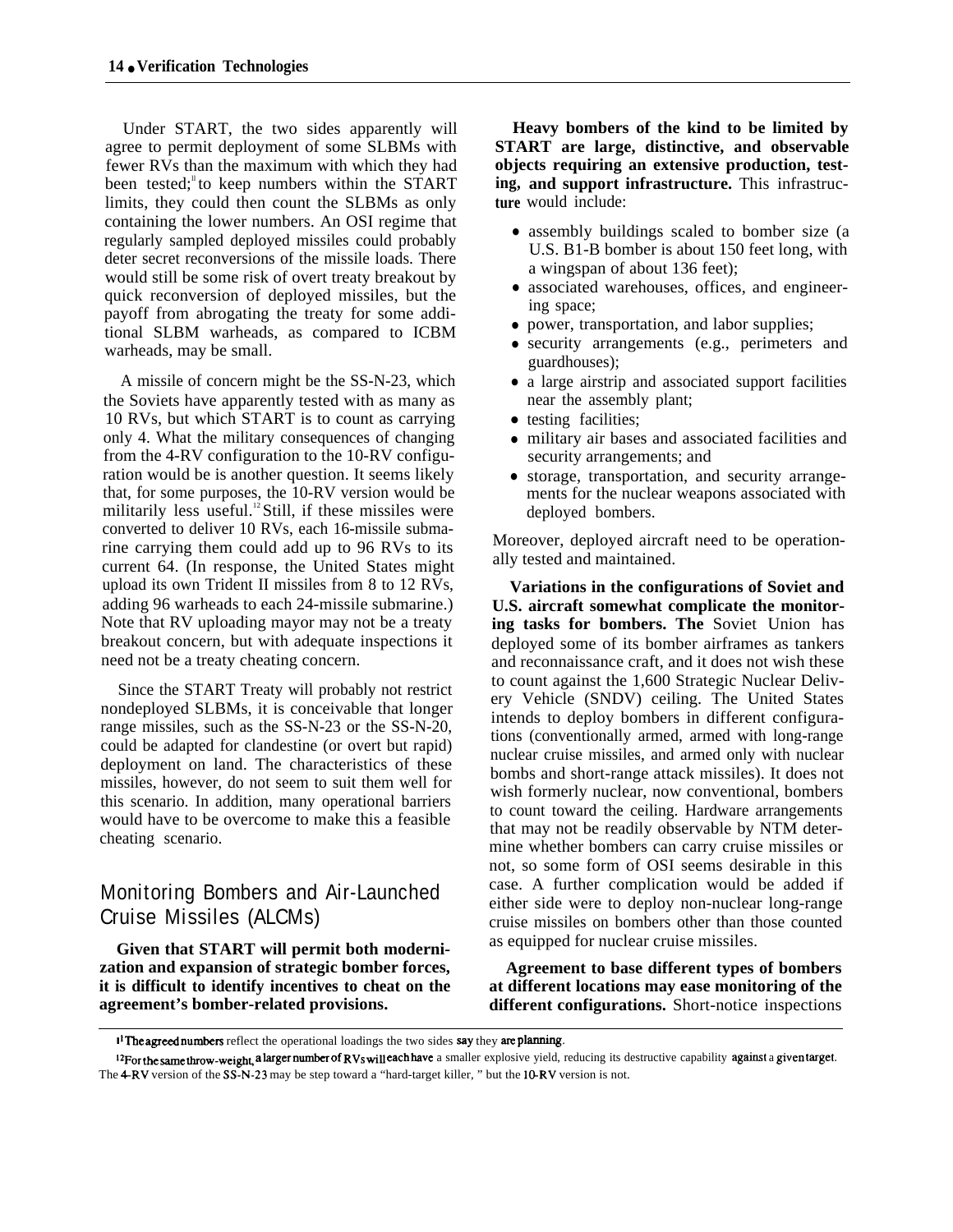

Figure 3-Reconnaissance and Bomber Versions of the Soviet Tu-95 Aircraft

Soviet Tu-95D reconnaissance plane (above), is distinguishable from the Tu-95H "Bear" strategic bomber (below) by the presence of<br>additional radar pods and the absence of bomb bay doors.



SOURCE: U.S. Department of Defense